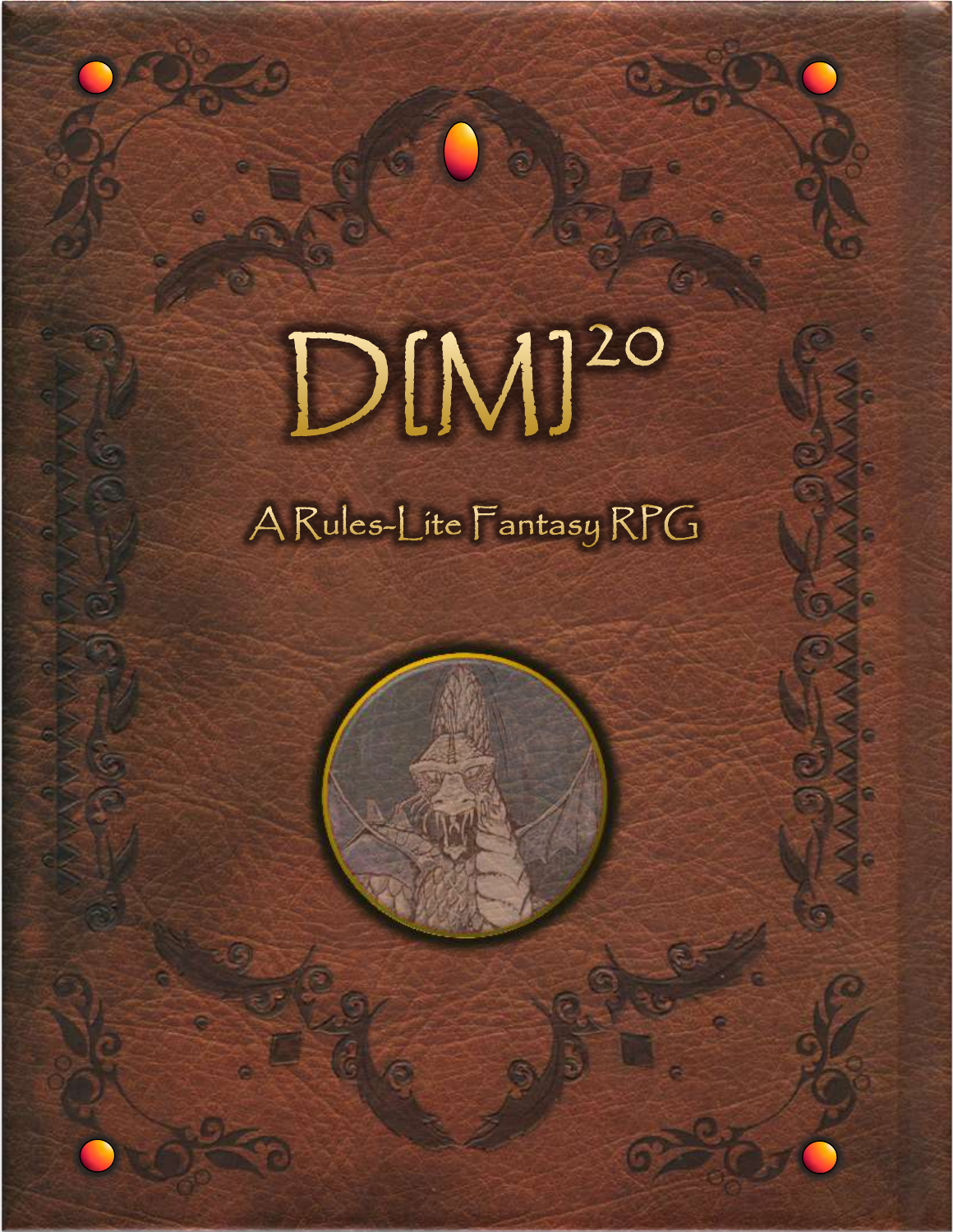

D(M) $^{20}$  is a fantasy role playing game which is a hack of the Microlite20 system, which is a hack of 1977 Holmes Dungeons and Dragons, which is a hack of White Box D and D, which is a hack of the Chainmail wargaming rules. This is a labor of love of the author and its existence is an enthusiastic homage to all of its predecessors. It will never make any money, and was never intended to make money.

This is a rules-lite rpg. Everything needed to play the game is contained in this document. It is a reaction to those games that require a ridiculous expenditure of money for numerous tomes and splatbooks, as well as overly complicated and often arbitrary rules. It is written by a veteran gamer who has a single, simple goal – to have fun telling a story with friends. Everything else is secondary . . . including the rules.

# **Making a D[M]<sup>20</sup> Player Character [PC]**

- **1. Come up with a concept**
- **2. Choose Your Stats**
- **3. Choose Your Race**
- **4. Choose Your Class**
- **5. Calculate Your Combat Scores**
- **6. Calculate Your Hit Points**
- **7. Equip Your Character**

## **1. Come up with a concept**

What do you want to play? A stalwart Dwarf warrior? A sly thief with a heart of gold? A doughty Hobbit? A mysterious Elf wizard?

## **2. Choose Your Stats**

There are 3 Stats in DM<sup>20</sup>: Strength [STR], Dexterity [DEX], and Mind {MIND]. They range from less than 0 to over 4 in extreme situations. 0 is the human average. Stats are directly added to most d20 die rolls.

To begin character creation, divide 4 points between the Stats. The highest Stat you can have at  $1<sup>st</sup>$  level is 3 before racial adjustment. The lowest Stat you can have at  $1<sup>st</sup>$  level is 0 before racial adjustment.

### **Strength** represents physical strength and toughness

- $\triangleright$  Adds to Melee attack and damage rolls.
- Adds to Hit Points (HP).
- $\triangleright$  Adds physical checks and saves as well as resisting the pain of a harsh environment, disease, and poison.

### **Dexterity** represents physical coordination and quickness

- $\triangleright$  Adds to Missile attack rolls.
- Adds to Armor Class (AC).
- $\triangleright$  Adds to checks and saves requiring speed and coordination as well as dodging fireballs and a dragon's breath.

## **Mind** represents intelligence, wisdom, and mental

strength

- Adds to Magic Difficulty Class.<br>
Adds to Spell Doints (SD)
	- Adds to Spell Points (SP).
- $\triangleright$  Adds to checks and saves requiring memory and knowledge, as well as resisting mental-based spells and keeping you from looking in the eye of the basilisk.

## **3. Choose Your Race**

There are four races in D(M)<sup>20</sup>: Dwarves, Elves, Hobbits, and Humans. Each race gets its own perks, and you can pick a single Exceptional Ability from the list.

**Dwarves** receive a +1 bonus to their STR. They have Dark Vision [can function in complete darkness, but cannot read or see detail. Does not function within the light cast by a flame or a spell.] for 60', and add +2 to all STR save Checks as well as +1 versus all magic. Dwarves move 20'/round, but are not slowed by any kind of armor, and can carry substantially more than any other race with the same STR.

Dwarves speak their own language as well as common.

Dwarves cannot swim. Rather, they sink like stones.

- 1. Avenger: All Dwarves hate orcs and their kin [goblins, hobgoblins, bugbears, etc.], but you really hate them and have dedicated your lie to destroying them whenever possible! Anytime you fight these creatures you are +1 both to hit and AC. You also do a further +d6 damage when you attack your blood enemies!
- 2. Blood of Stone: You only fail a poison or disease save Check if you roll a Critical Failure. Also, any healing roll gives an additional +1 HP, be it a skill check, spell, or healing potion.
- 3. Defender of the Clan: Once per round as a free action you can jump in the way of any attack on an ally within 10' to take the damage herself. This action must be done before damage is rolled. You receive an Awesome Point if you've already been wounded.
- 4. Dragon Sense: You can literally "smell out" precious metals and gems within 60'. You can discern direction, distance and relative size of the hoard with MIND [14].
- 5. Loremaster: Pick one of the following Dwarf-related skills: Stoneworking or Metalsmithing. You only fail on a Natural 1 on your d20 Check on that particular skill.
- 6. Stonefist: You can pound stone into dust with your bare hands, doing d6 damage with your rock-like fists.
- 7. Stout: Not only can you drink as much ale as you want without effect, but you never seem to tire, only needing to have a full sleep of 8 hours but once a week.
- 8. Unstoppable: Your granite-like skin gives you an additional +2 AC.

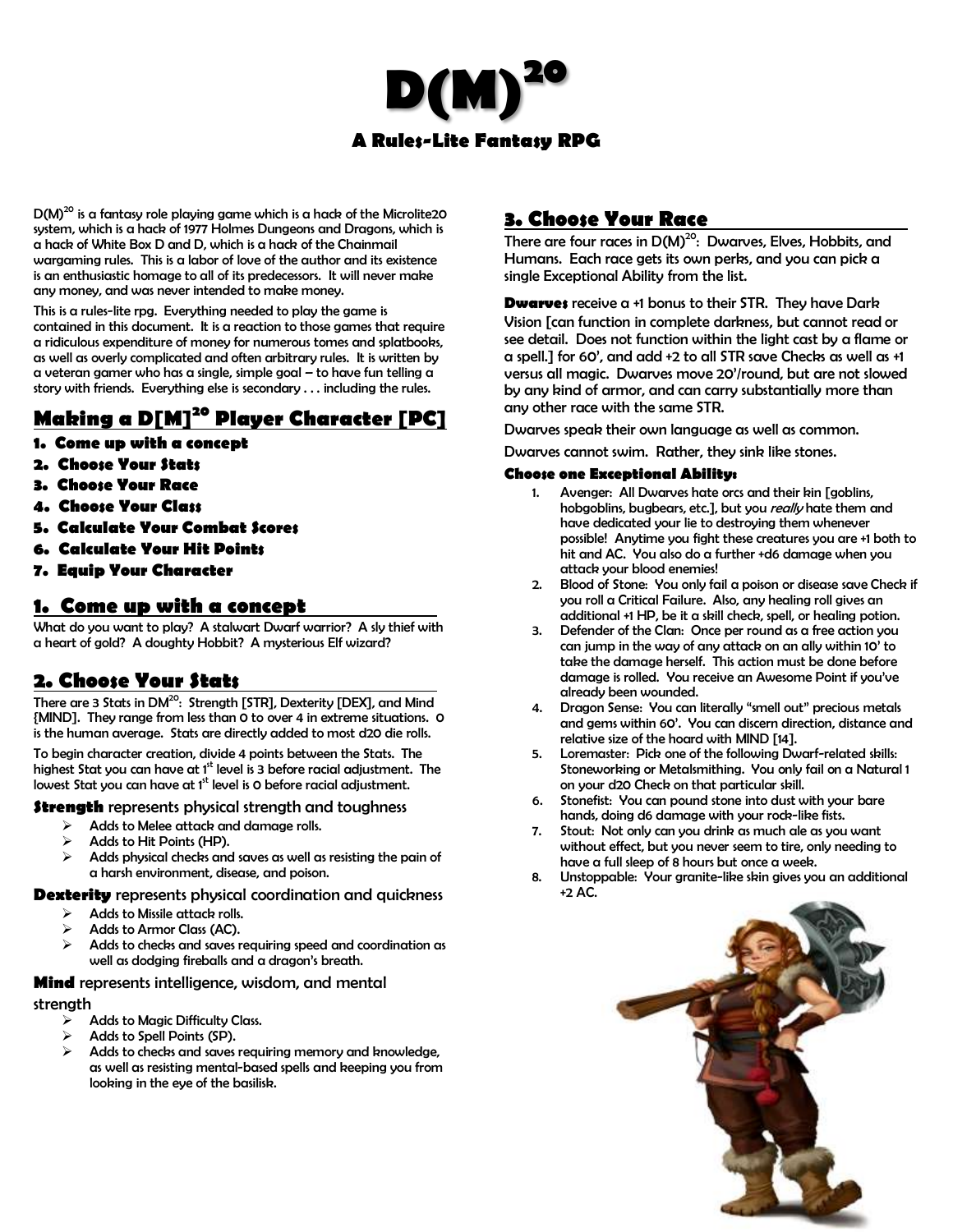### **Elves** receive a +1 bonus to their MIND. They have Twilight

Vision [can perfectly see under a night sky for a full mile – useless underground, does not function within the light cast by a flame or a spell], as well as +2 bonus to all MIND save Checks. Elves are immortal [they can only die from violence or a deep spiritual ennui after having existed for millennia], and are immune to non-magical diseases, magical sleep, and ghoul paralysis. Elves move 30'/ round, 20' in heavy armor.

Elves speak their own language as well as common.

### **Choose one Exceptional Ability:**

- 1. Aetherically Linked: You are a nearly transparent being that lives in two worlds at once – the physical and the magical. Begin play with 4 SP, and get +3 SP every level.
- 2. Blade Dancer: Your melees are a ballet of blood and steel. While wielding a long sword and wearing light or no armor, you add +1 to your damage and AC and use your DEX as both your combat and damage bonus.
- 3. Eagle Eyes: You can hit an orc's eye in the dark from 200'. Remove -2 from all Range Penalties and do +1 damage.
- 4. Fleet-Footed: It seems that you have wings on your feet. Your standard move is 45' if you wear light or no armor. Also, you do not lose your DEX bonus to AC if you sprint or charge, and have +2 to Initiative.
- Life Bringer: The radiate the essence of Life, and not only do you get a further +1 on all healing spells and skill checks, but all companions within 20' of you roll d8 for their Bleeding-Out Die, rather than d6.
- 6. The Sight: When you concentrate for a full round and take no other action you can actually see magic in front of you as glowing points, nodes and threads of force. You detect magic, see the invisible, and cannot be fooled by illusions.
- 7. Warden: You are the voice of those who cannot speak for themselves, and can speak with and converse with any and all mundane beasts of the forests. These creatures will act as spies and messengers when asked, but are unlikely to risk death unless there is a really good reason. Also, you have some kind of animal companion that never leaves you.
- 8. Woodwalker: You have never gotten lost in a forest, however wild or deep. Not only this but you cannot be tracked, and only fail DEX Checks to move quietly or conceal yourself on a Critical Failure.





**Hobbits** receive a bonus of +1 to their Dexterity. They are tough, and get +2 to all STR save Checks versus both poison and disease. Hobbits move 20' per round, and cannot wear heavy armor. Hobbits are very small, the size of human children. They therefore have a maximum STR of 1, and that is uncommonly large and strong for a Hobbit.

Hobbits speak the common tongue.

Oh, and by the way ~ they're *Hobbits*. Not Halflings or Half-Folk. Deal.

- 1. Deadly Shot: You are deadly with the common sling, actually doing d8 damage to any target within short range [50'].
- 2. Foodmaster: It might be a stereotype, but you've embraced it! You are, quite simply, a cook like no other. You can modify even the stalest iron ration into a tasty treat, and everyone in your adventuring party gets a +1 on all save Checks versus both poison and disease as well as a +1 to all healing magic – provided you and you alone have been preparing all of the meals for at least three days.
- 3. Giant Slayer: Never underestimate the resourcefulness of this Hobbit in a fight! You have learned how to use your height to your advantage, and is +1 to hit, damage, and AC against any humanoid opponent of Human size or larger.
- 4. Gone in a Twinkling: While outside you never fail a Stealth Check save on a Natural 1. With a successful DEX [15] you can step behind a tree or shrub and seemingly disappear.
- 5. Hobbit for All Occasions: You are extremely resourceful. Once per adventure you can come up with "just the right thing" for a difficult task at hand. This can be the right tool for an otherwise impossible task, or knowing just the right person that owes you a favor, for example. Subject to GM approval.
- 6. Lucky Bloke: Anytime you roll an Awesome Point you get to roll two d12 and pick the best result.
- 7. Skittish: You are a particularly nimble, moving about quickly in combat. You get a +1 Initiative & AC as well as a further +1 to hit from the rear [yes, that means if you're a Thief you get +5 to backstab]. You also move at 30' . . . but only if running away from a fight.
- 8. Stout Hearted: You can look fear in the eye without blinking. You are immune to Fear effects caused by either a spell or the natural ability of a monster.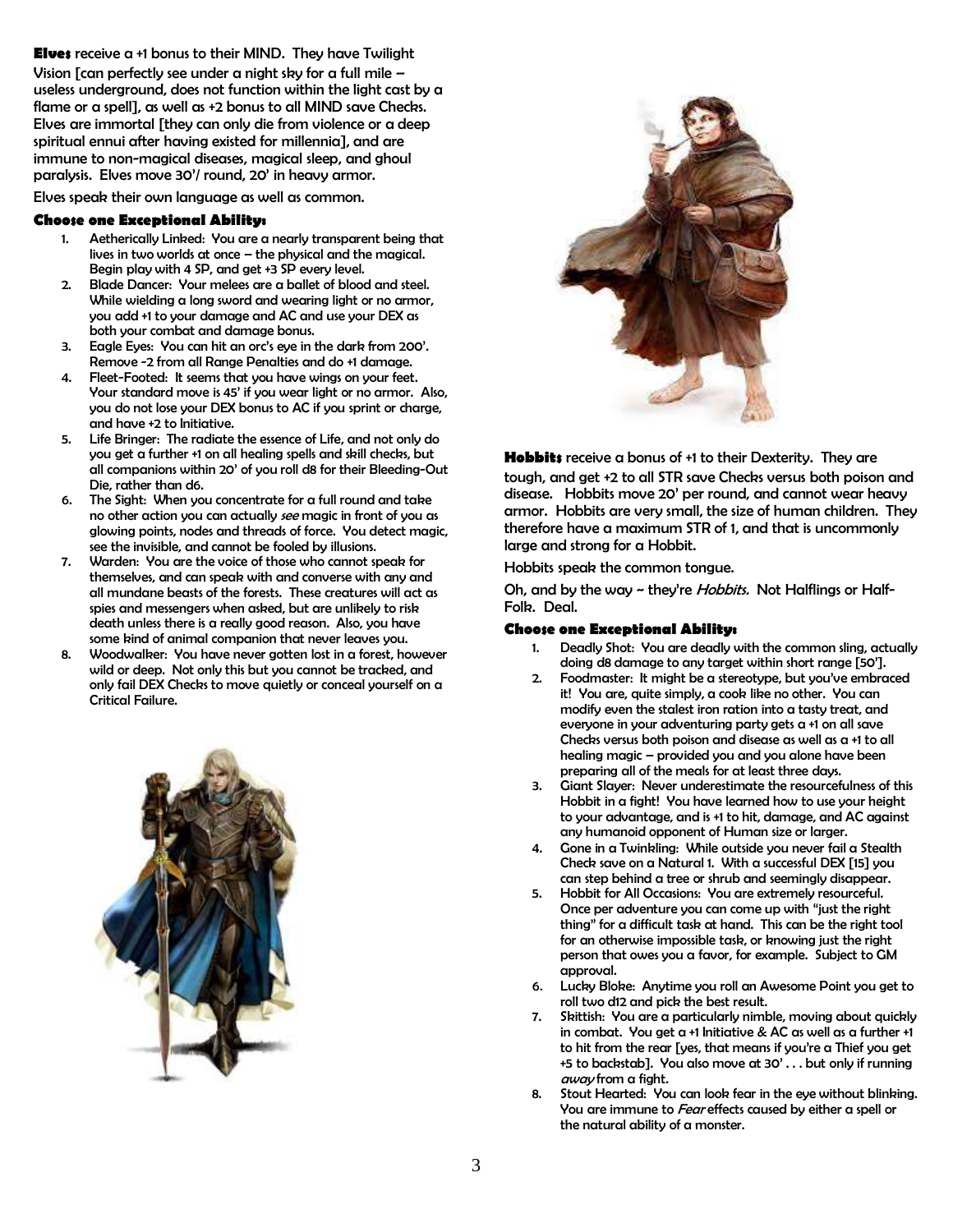**Humans** receive +1 to both a Stat and a Check. Humans move 30'/round, 20' in heavy armor.

To reflect their generally fortunate nature and how the gods seem to be smiling upon them, all Humans begin every session of play with two Awesome Points rather than one.

- 1. Blood of Heroes: You seem to have a nearly supernatural potential for greatness. Anytime you roll a Natural 19 or 20 on your Initiative you get +3 to any d20 actions until you roll Initiative next round.
- 2. Desert Born: You were raised in a cruelly hot, dry environment, and therefore for +2 to all rolls to resist heat effects. You have knack for being able to find shelter during the worst heat of the day, and can survive twice as long without water.
- 3. Fate's Chosen One: Things always seem to work out for you. You get THREE Awesome Points at the beginning of each session, rather than the usual two.
- 4. North Born: You were raised in a frigid, arctic environment, and therefore get +2 to all rolls to resist cold effects. You also have a knack for finding shelter and safety from the cold and other relevant winter survival skills.
- 5. Resilient: Fate protects you. You are, quite simply, harder to hit than other people, and get a +2 bonus to your AC.
- 6. Seadog: You were raised at sea, and have +2 to all d20 checks when on a boat or a ship, you are also an excellent swimmer and can hold your breath twice as long as normal.
- 7. Street Rat: You were raised in a densely populated city. When moving through a crowd of any size you are not slowed down, and are +1 to all DEX checks as well as AC when adjacent to at least two allies.
- 8. Versatile: Maybe you were raised by Hobbits or you have an Elven best friend. Whatever it is you can choose any Exceptional Ability from any other race.

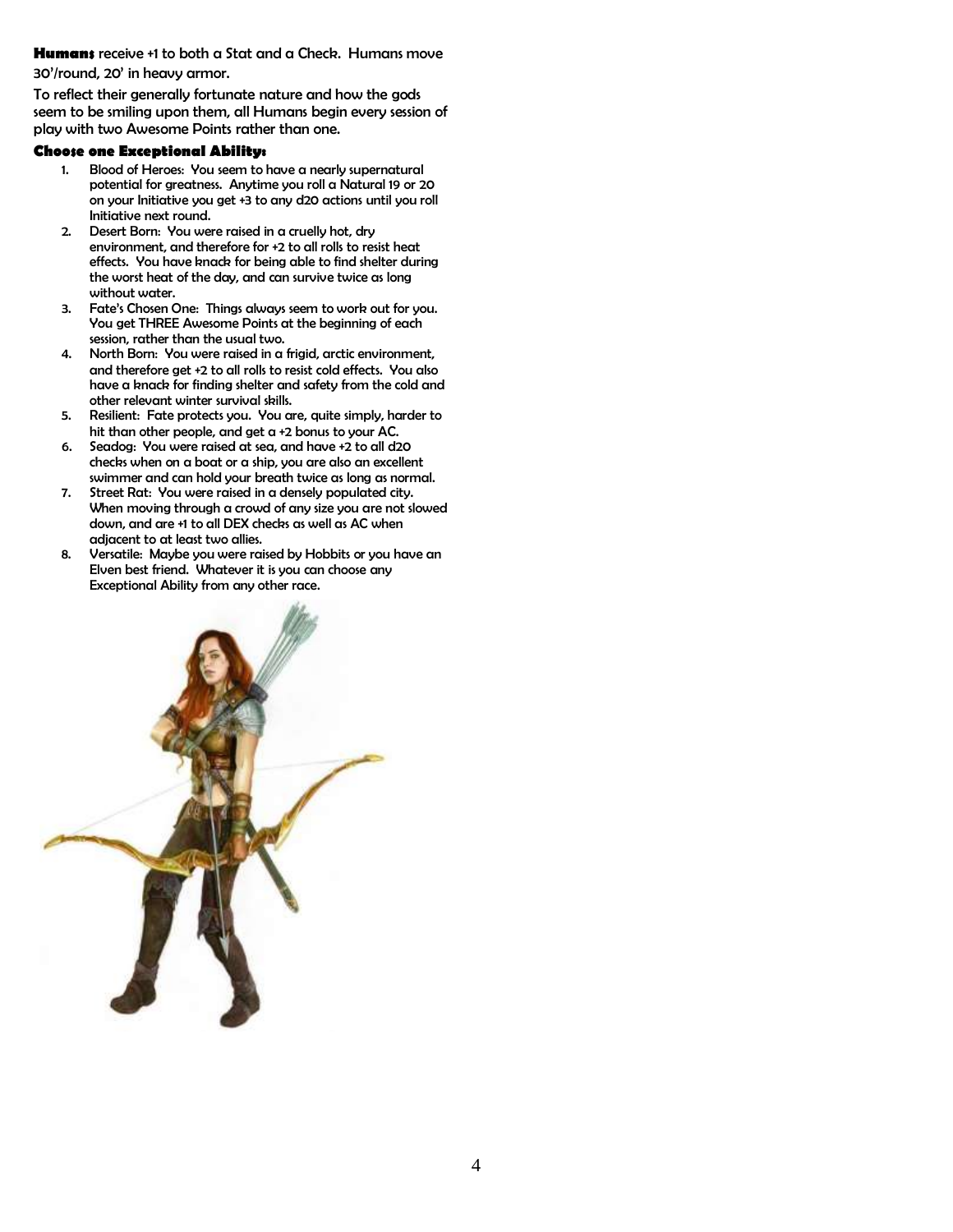## **4. Choose Your Class**

There are only four classes in  $D(M)^{2O}$ : Cleric, Fighter, Magic User, and Thief. Each class has its own skills, perks, and powers. Then pick an Exceptional Ability.

**Clerics** are dedicated to a deity or pantheon of deities, and spend their lives in their worship.

- **Combat Bonus:**  $+1$  at 2<sup>nd</sup> level,  $+1$ /every other level thereafter  $[2^{nd}, 4^{th}, 6^{th},$  etc.]
- **Class Check Bonus [+3, +1/level after 1st]**
	- o Cleric skill checks: Appraise, Craft, Diplomacy, Heal, Knowledge [arcana, history, nobility, planes, religion], Linguistics, and Spellcraft.
	- o Cleric Save Checks: MIND based saves and spells
- Can wear light or medium armor, use any shield (except tower) and can use any light or medium weapon. Clerics can only use ranged weapons if they are specifically prescribed by their deity.
- $\triangleright$  Clerics begin play with 3 + STR Spell Points, +2/Lvl thereafter. The player chooses whether SPs are recovered at sunrise or sunset.
- $\triangleright$  Turn or destroy the undead. The Difficulty Class is 15+ the HD of the undead. If a Turn Undead roll plus the Cleric's Magic Score beats the DC the undead flee from the caster. If the DC is exceeded by 10 or more the undead are destroyed. This can be done [Level + Mind] times/day.
- During crises a cleric is expected to act both as a leader and advisor.

### **Pick one Exceptional Ability:**

- 1. Animal Friend: Mundane animals [no magical beasts such as unicorns or dragons] are always friendly to you. While they are calm around you, you cannot speak with them. Given some magical way to speak with animals could get them to cooperate with you, but not to their own destruction and within limitations of their limited intelligence.
- 2. Bringer of Comfort: You radiate warmth and love. When within 30' of you all of your friends are +2 to save versus any kind of Fear spells, to which you are immune. Your healing spells are more effective as well, adding +2 to any Cure Wound spell. Any food you cook tastes just a little better.
- 3. Demon Hunter: You automatically detect demons and devils within 100' and can estimate their power relative to your own. You also do an extra d8 when fighting demons or devils in melee combat.
- 4. Gift of Tongues: You can speak with any intelligent being that has a spoken language.
- 5. Inspiring: Once per session you can give a sermon to your comrades before a major battle or significant event where failure is not an option. All of your allies, but not you, get an Awesome Point to use for that battle only. These prayers take at least a full minute, and must be heard to have effect.
- 6. Lightbringer: You are a Priest of Light, and as such can produce a Light spell at will. Also, you are immune to disease and can cure disease once/day by touch.
- 7. Martial Order: You fight as a Fighter of the same level with a specific type of weapon.
- 8. Undead Slayer: You always recognize undead for what they are and know their weaknesses. You are also +1 to Turn, and do an extra d8 damage when fighting undead in melee combat.

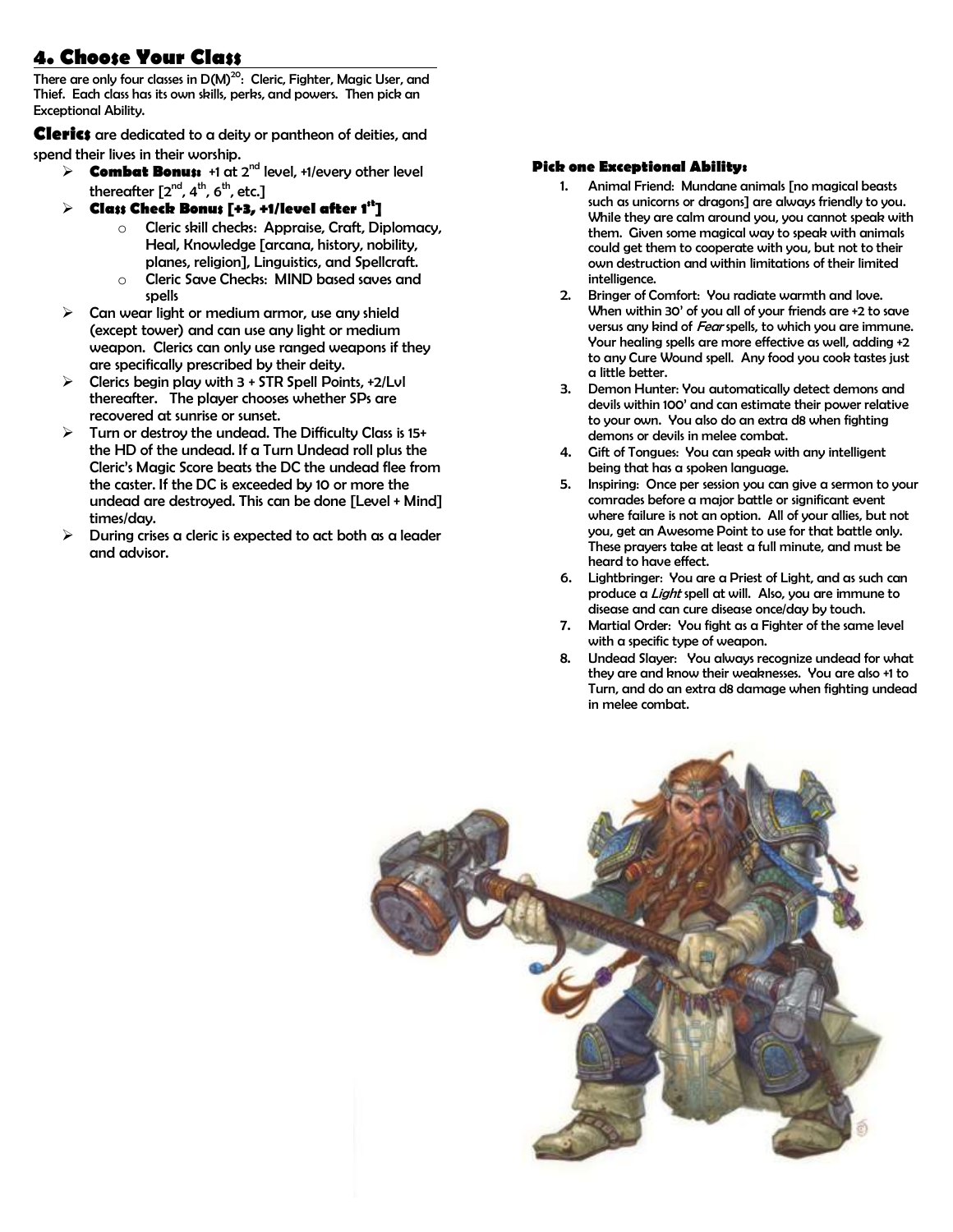**Fighters** are masters of arms and war, usually of great physical strength.

- **Combat Bonus:** +1 to hit/level, as well as  $\alpha$  +1 bonus to damage every other level beginning at  $1<sup>st</sup>$  level (Level 1, 3, 5, 7, etc.)
- **Class Check Bonus [+3, +1/level after first]**
	- o Fighter Skill Checks: Climb, Craft, Handle Anima, Intimidate, Knowledge [battle lore & leadership, dungeoneering, combat engineering], Ride, Survival, and Swim. o Fighter Save Checks: STR based saves and
- spells Can wield any weapon, use any shield, and wear any kind of armor.
- Deadly: Fighters make a Critical Hit on either a natural 19 or 20 while in combat.



- 1. 2-Arrow Shot or 2-Fisted. You can shoot two arrows simultaneously; roll to hit once without penalty, roll damage twice and pick the best result. Or you wield a weapon in each hand, roll to hit once without penalty, roll damage for both weapons and pick the best result.
- 2. Dark Fighter: You can fight in the dark with no penalty. This applies to melee weapons only.
- 3. Heavy Weapon Master: You wield heavy weapons without the usual penalty to Initiative. In addition, you can re-roll any damage of 1 or 2.
- 4. Horseman: You were riding before you could walk, and actually begin play with a light riding horse. You are +1 to hit and damage with any weapon while on horseback. While most horses cannot be taken into combat, your mere presence is enough for any horse to be taken into a fight. However, no horse will EVER actually follow you down into a dungeon.
- 5. Huzzah!: Once per session you can instill a feeling of hope and heroism in all of your comrades who hear your hearty cry of *huzzah!* during a battle. Those who respond in kind [seriously, the other players and yourself must actually shout "huzzah!," preferably with an enthusiastically raised fist, for this to work], roll a d6. The result of this roll is the number of points that can be used during the duration of this battle on any d20 or damage roll. For example, your friend rolls a 4. She chooses to add +2 to a save Check versus magic, then adds the remaining +2 to her sword damage next round. Any of these extra points that are not used during the battle are wasted. You do not get to roll a d6 for your own huzzah.
- 6. Knife Fighter: You are +1 Initiative, to hit, damage, and AC when wielding only a knife or dagger in melee.
- 7. Sexy Armor: You eschew any kind of armor [or excessive clothing at all for that matter], and by doing so you are always AC15 + DEX. You cannot wear any kind of armor or carry a shield and still maintain this AC.
- 8. Signature Weapon: You have a special weapon that is +2 to hit or damage, or +1 to hit and damage. Should the weapon be lost it will take you a full month of hard training to "break in" another such weapon. That and you'd be really pissed.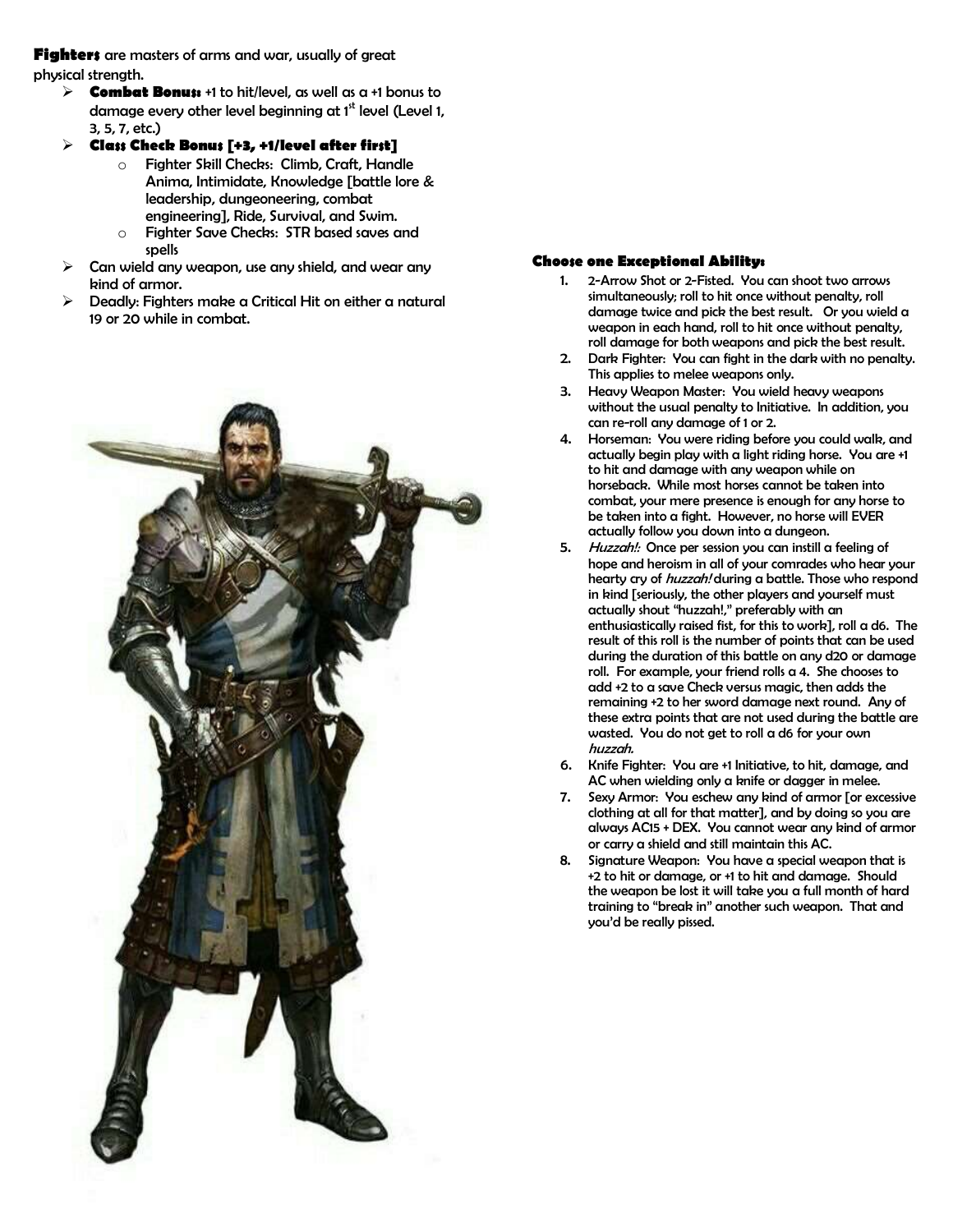**Magic Users** are arcane spellcasters who have learned to manipulate the Aetheric energy from the world around them and to release it as powerful spells.

- **Combat Bonus:**  $+1$  at 3<sup>rd</sup> lvl,  $+1$  ever other 3<sup>rd</sup> level thereafter (3, 6, 9, 12, etc.)
- **Class Check Bonus [+3, +1/level after 1st]**
	- o Magic User Skill Checks: Alchemy, Craft, Decipher Script, Knowledge [the cosmos, history, the multiverse, magical creatures & monsters, natural history, etc.], Notice, Spellcraft.
	- o Magic User Save Checks: MIND based saves and spells
- Magic Users cannot wear armor [magical or otherwise], use shields or wield medium, heavy, or ranged weapons. They can only use light weapons.
- $\triangleright$  Magic Users begin play with 3 + STR Spell Points, +2/Lyl thereafter. The player chooses whether SPs are recovered at noon or midnight.
- Esoteric Object/Focus: All magic users must have a dedicated ring, staff, wand, or the like that is used as a focus to cast any spells.



- 1. Conjurer of Cheap Tricks: You can produce small illusions [no bigger than a bunny], do sleight of hand and card tricks, and pick pockets like a Thief of the same level.
- 2. Combat Mage: You can wield a single type of light or medium melee weapon like a Fighter of the same level, as well as wear light armor. You can choose to cast a spell or attack while in combat without penalty, and can maintain concentration while fighting as well. However, you still roll a d4 for your HP.
- 3. Dragon Blooded: You have dusky skin and eyes that shine red when you are angry or otherwise intensely emotional. You have dark vision [see Dwarf], are +2 to save versus any fire or flame damage, and any firebased spell you cast does an additional +2 damage/die.
- 4. Elixarian: Once per session you can spend an hour scrounging ingredients and concocting a single-use potion that replicates one of your spells. Anyone can drink this potion to full effect. This potion lasts only an hour before its power fades to nothing. You still must spend the appropriate number of SP to power the potion.
- 5. Familiar: You have a small sorcerous pet, roughly the size of a cat or monkey, that is intelligent and with which you can communicate by thought. The shape of this creature is completely up to you. It can look like either a natural or fantastical creature, and can fly if it has wings. You can see and hear through the eyes and ears of the familiar if it is within a mile, at the expense of your own senses while you concentrate. Your familiar is tougher than a mundane example of its kind, and has 5 HP +1/level.
- 6. Naturalist: You correctly identify most plants and animals at sight. Amazingly, you can even communicate with beasts and birds, if not actually control them.
- 7. Sage: You are an acknowledged expert on a variety of subjects, getting a further +2 to all Knowledge Checks, and with a MIND Check [12] can ascertain the abilities of a magical item.
- 8. Smoke Magic: You smoke a pipe and can do amazing things with the smoke, including blowing cool shapes and smoky illusions beyond mundane rings, as well as summon a haze to conceal yourself like a Thief of the same level hiding in the shadows. Any smoke shape or haze you produce lasts for 5 rounds. Needless to say very few know more about pipe-weed than you.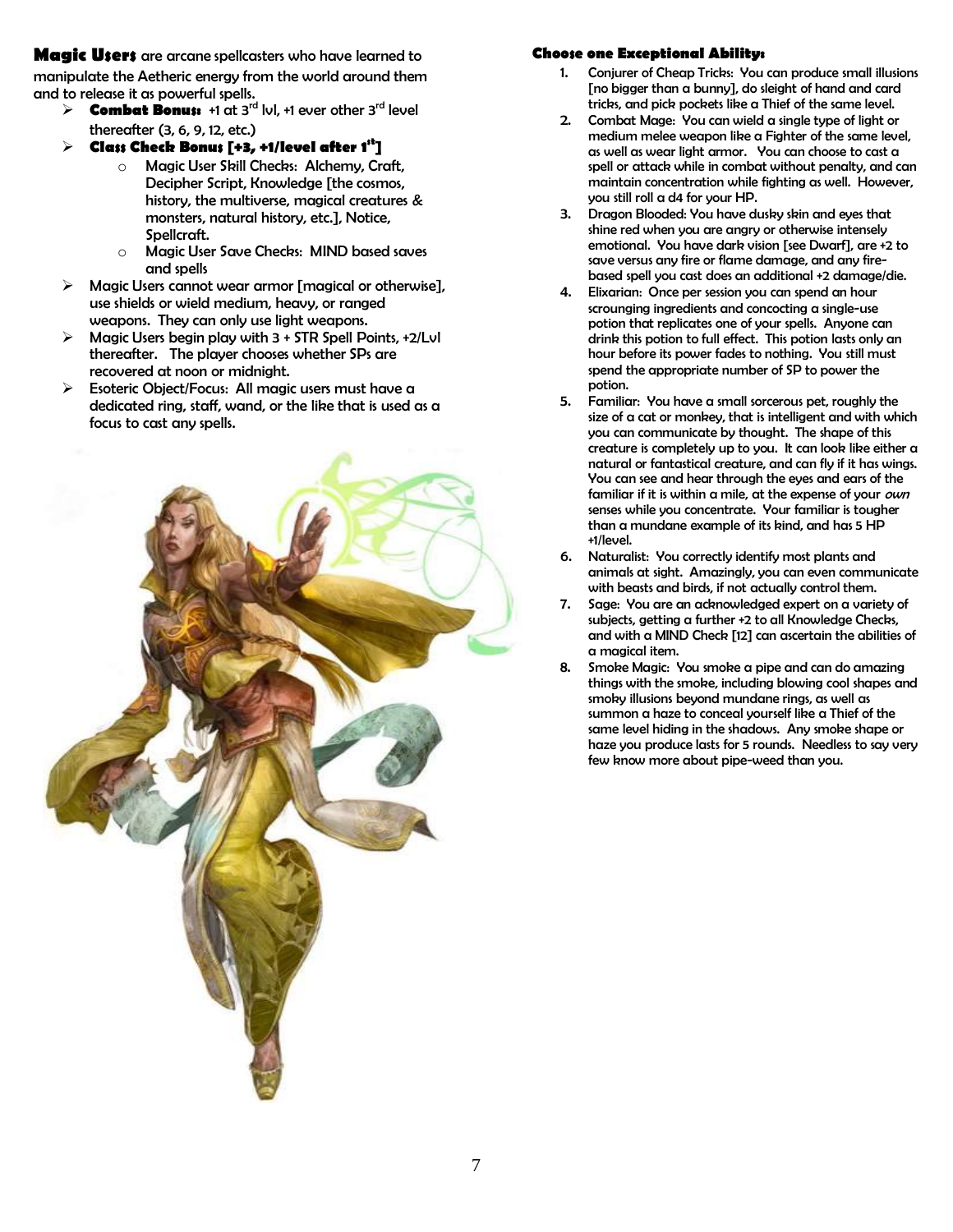**Thieves** prefer a more subtle approach over brute strength, using their quick wits and fast hands.

- **Combat Bonus:**  $+1$  at 2<sup>nd</sup> level,  $+1$  every other level thereafter  $[2^{nd}, 4^{th}, 6^{th},$  etc.]
- **Class Check Bonus [+3, +1/level after 1st]**
	- o Thief Skill Checks: Acrobatics, appraise, balance, bluff, climb, decipher script, disable trap or device, disguise, escape artist, forgery, hide, intimidate, jump, knowledge [local city underground], listen, move silently, open lock, pick pocket, search, sleight of hand, spot hidden, swim, use rope.
	- o Thief Save Checks: DEX based saves and spells
- Can wear light armor and use small shield and light or one-handed weapons. Can use small ranged weapons.
- Backstab: If a Thief "sneaks up" on an opponent by making a successful skill check, he may then try to backstab the opponent from the rear at +4. If the backstab attack hits it does double damage [Levels 1 – 4], triple damage [Levels  $5 - 8$ ] or quadruple damage [Levels 9+]. Strength and magic bonuses are added before damage is multiplied.



- o Acrobat: You are capable of amazing feats of agility, and can, with a DEX Check [12], flip over the head of a roughly human-sized opponent and make an attack for "backstab" damage. This trick only works once/encounter, as opponents quickly catch on to the trick and are ready for it.
- o Cat Burglar: You have no fear of heights, can traverse tight ropes with ease [no DEX check needed in a non-combat situation], and usually "land on your feet." That is you can fall up to 50' without harm if you make a DEX Check [13]. This assumes a building with windows, awnings, gutters, and the like to help slow your fall.
- o Contortionist: You can twist yourself into the most unlikely of shapes and get into or out of the most unlikely places. This includes slipping between prison bars and escaping from chains and manacles.
- o Face in the Crowd: You can literally disappear in a group of 10 or more individuals. You just fade into the background, provided you make no hostile moves.
- o Mechanical Genius: You get a further +2 to any Check to pick locks or to avoid, find, and remove traps. Given time and money you can also fabricate your own devilish devices. Use your imagination, but subject to GM approval.
- o Musician: You are an accomplished minstrel able to sing for your supper [earn 3d6 silver/evening of work with a DEX 12 Check], or *charm* a being [Opposed MIND + LvL, the effect lasts d4 hours]. You must have a quality musical instrument to use this ability.
- o On Edge: You are fidgety, jumpy and high strung at all times. You are never surprised and actually have a +2 to Initiative rolls.
- o Slippery: You can attack an opponent and then slip away up to half your Movement without risk.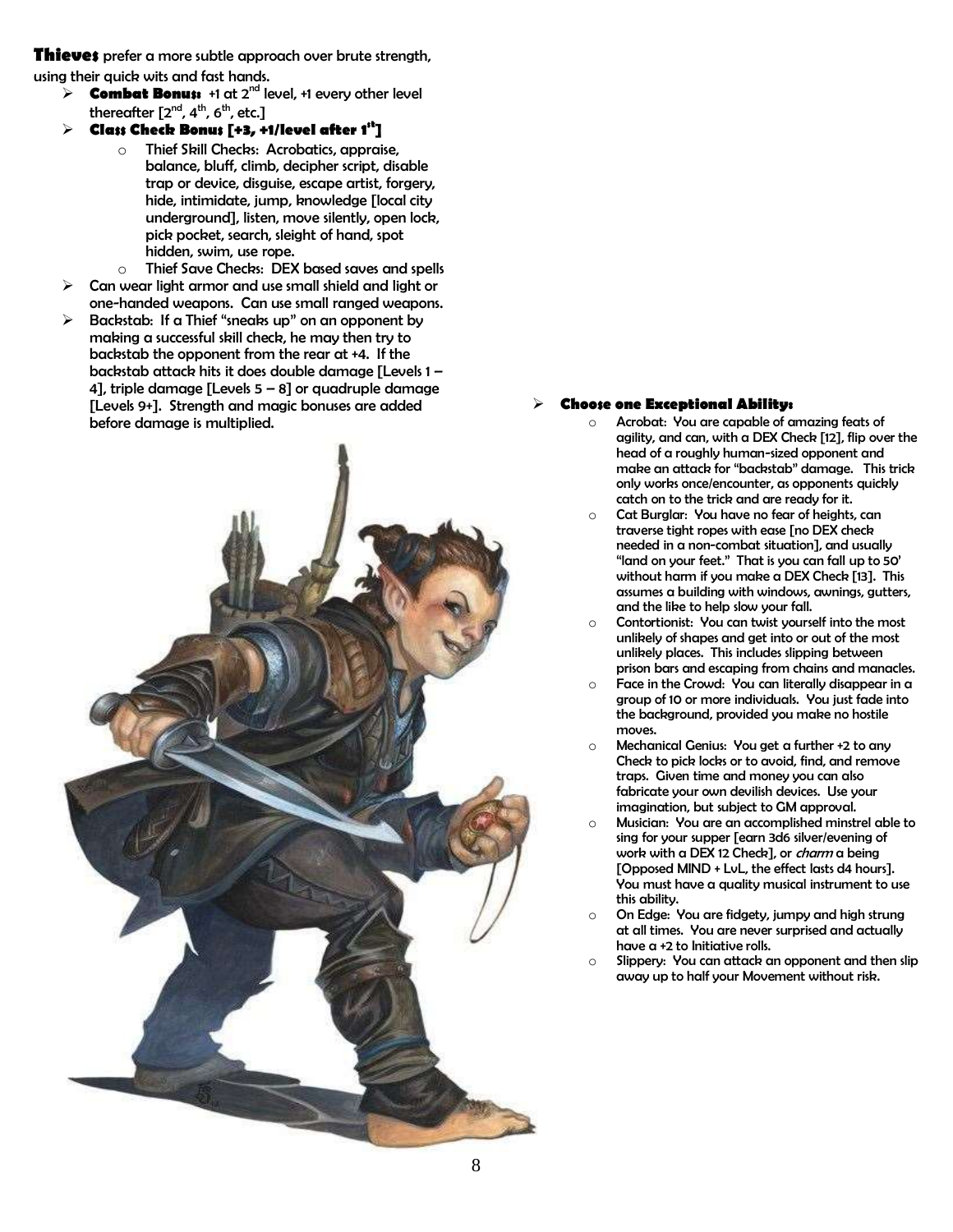## **5. Calculate Your Scores & Bonuses**

| <b>Armor Class (AC)</b>                          | $10 + DEX + Armor$        |
|--------------------------------------------------|---------------------------|
| <b>Combat: Melee</b>                             | <b>STR + Combat Bonus</b> |
| <b>Combat: Ranged</b>                            | <b>DEX + Combat Bonus</b> |
| <b>Magic Bonus</b>                               | MIND + Level              |
| <b>Class Check Bonus</b>                         | +3, +1/Level after $1st$  |
| <b>Non-Class Check Bonus</b> +1 every even Level |                           |

## **6. Beginning Hit Points**

| <b>Fighters</b>              | $8 + STR$ |
|------------------------------|-----------|
| <b>Clerics &amp; Thieves</b> | $6+$ STR  |
| Magic Users                  | $4 + STR$ |

## **7. Equip Your Character**

### **Coin of the Realm**

 1 Gold Mark [#g] = 50 Silver Pennies [#s] = 500 Copper Pennies [#c]

- The silver penny is roughly equivalent to our own dollar and is the most common currency.
- $\circ$  Coins are roughly the size and weight of a modern 50 cent piece. There are approximately 50 coins in a pound.
- 1 Gold Royal (#R) = 50 Gold Marks
	- o A large and heavy gold coin with an inset gem.
	- o This coin is used for large transactions among the wealthy.

### **Starting Wealth**

Player Characters begin with very little - some basic supplies to let them perform the basic skills of their Class, a weapon or two, and the clothes on their backs. They essentially have nothing . . . it's why they're out risking everything in dungeons and on dangerous adventures!

Below is a suggested list of a character's initial equipment. If the player would like to change what they carry than they can discuss it with the GM.

### **All PCs begin play with 3d6 silver pieces. That is all!**

**Clerics** begin play with their holy symbol, light armor and a single light or medium weapon. They also have a pack containing a mess kit, miniature scripture, 50' rope, 2 vials of holy water, hooded lantern, belt pouch, oil [2 flasks], iron rations [1 week]; tinderbox w/flint & steel; small sacks [5], waterskin, bedroll & small pup-tent.

**Fighters** begin play with at least two weapons, medium armor, and a shield. They will also have a backpack containing a mess kit, 50' rope, hooded lantern, belt pouch, oil [2 flasks], iron rations [1 week]; tinderbox w/flint & steel; small sacks [5], waterskin, wooden wedges [5], bedroll & small pup-tent.

**Magic Users** begin play with an esoteric object to power their spells. They will probably carry some kind of staff [because what mage wouldn't?] as well as a small leather backpack containing a wineskin, mess kit, parchment w/ink & quills, hooded lantern, belt pouch, flasks of oil [5], tinder box w/flint & steel, small sacks [10], 1 week iron rations, and a bedroll.

**Thieves** begin play with a single light weapon, light armor, and a set of lockpicks. They will also have a backpack containing: Mess kit, 50' rope with grappling hook, hooded lantern, belt pouch, flasks of oil [5], 1 week iron rations, tinder box w/flint & steel, small sacks [10], waterskin, and a bedroll.

| Adventuring Gear                    | Cost [SP]  |
|-------------------------------------|------------|
| <b>Backpack</b>                     | 2          |
| <b>Bedroll</b>                      | 1          |
| Caltrops                            | 1          |
| Candle                              | $5$ / $cp$ |
| Case (scroll)                       | 1          |
| Chain 10'                           | 30         |
| Chalk                               | $5$ / $cp$ |
| Crowbar                             | 2          |
| <b>Grappling Hook</b>               | 1          |
| Hammer                              | 1          |
| Holy Symbol, Wooden                 | 1          |
| Holy Symbol, Silver                 | 25         |
| Ink                                 | 5          |
| Iron Rations, 1 week                | 10         |
| Lantern                             | 10         |
| Lock, Average                       | 20         |
| Musical Instrument, Average Quality | 25         |
| <b>Manacles</b>                     | 100        |
| Oil (1 Pint Flask)                  | 1cp        |
| Piton                               | 1          |
| Pole (10 foot)                      | 2cp        |
| Pouch, Belt                         | 1          |
| Ram (portable)                      | 10         |
| Rope, Hemp (50')                    | 1          |
| Sack                                | $5$ / $cp$ |
| Spell book                          | 15         |
| Spyglass                            | 100g       |
| Tent                                | 10         |
| Torch                               | 10/s       |
| <b>Thieves Tools</b>                | 50         |
| Vial of Holy Water                  | 25         |
| Waterskin                           | 1          |

### **So just what is an "Iron Ration?"**

The ubiquitous iron ration of RPGs over the ages is literally an iron tin of preserved food that is to be consumed in situations where no other food is available. It needs neither water nor any kind of fire to prepare it. The food contained therein has nutrition, but is not particularly tasty, and it is not meant to be . . . it is meant to keep you alive. In any situation where your characters can find other suitable food that is more flavorful and pleasant they will eat that instead. The iron ration is meant to be eaten while huddled deep in the dungeon, far from the comforts and amenities of even the most sketchy inn or tavern.

A tin of iron rations will contain some kind of pemmican [meat preserved with fat and salt], dry hard-tack like crackers or wafers, a hard cheese covered in a thick layer of wax, dried fruit as a "desert," and perhaps a bundle of nuts. A week's worth of food like our PCs are carrying would actually be quite heavy ~ about 15 pounds in the tin.

## **At the Inn**

Such goods and services as one might attain at a typical inn.

| Service                     |      | Cost                    |
|-----------------------------|------|-------------------------|
| Poor Fare                   |      | 1c                      |
| <b>Typical Fare</b>         |      | 5٤                      |
| <b>Exceptional Fare</b>     |      | $10g+$                  |
| Poor Lodgings               |      | 5c                      |
| <b>Typical Lodgings</b>     |      | 5٤                      |
| <b>Exceptional Lodgings</b> |      | $20g+$                  |
| Bath                        |      | 2s                      |
| <b>Transport</b>            | Cost | <b>Notes</b>            |
| Horse, heavy                | 250  | Includes tack           |
| Horse, light                | 100  | Includes tack           |
| Pony                        | 50   | Includes tack           |
| Warhorse, heavy             | 1000 | Includes barding [AC+3] |
| Warhorse, light             | 400  | Includes barding [AC+3] |
| Warpony                     | 200  | Includes barding [AC+3] |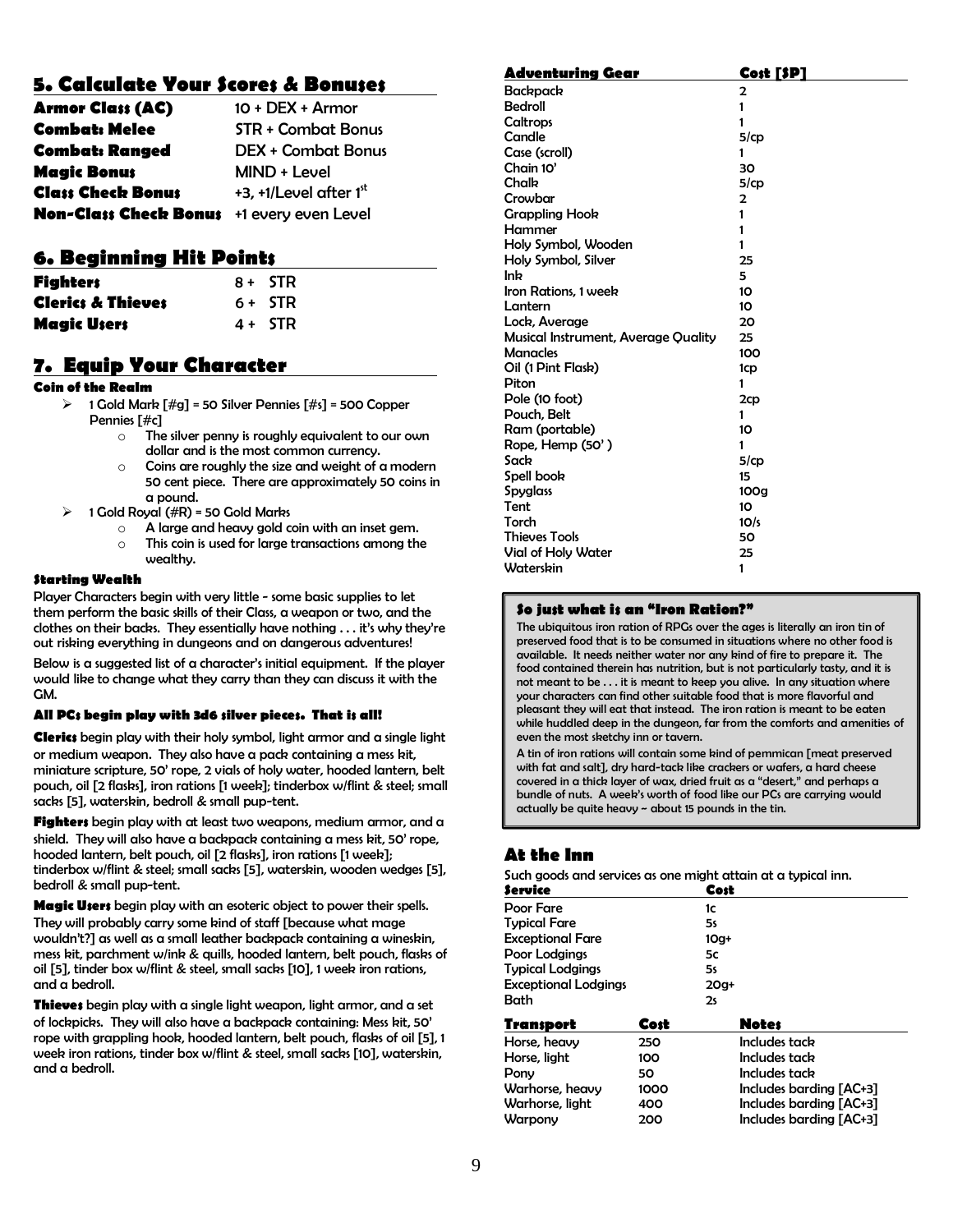## **Weapons**

Weapons are divided up into four groups: Ranged Weapons, Light Weapons, Medium Weapons, and Heavy Weapons. Each grouping includes a weapons cost, damage type die, minimum Stat, range if applicable, and any special notes regarding the weapon.

**Cost**: This is the cost for purchasing the item in Silver Pennies. The cost also includes miscellaneous gear that goes with the weapon such as quiver or scabbard, and ammunition.

**Damage**: The damage column indicates the damage die used when a successful attack is made.

**R' [Range Increment in feet]**: Any attack at less than the range increment distance is not penalized for range. After the initial range increment a cumulative -2 penalty on the attack role is applied to each additional range increment. A thrown weapon have a maximum of three range increments while a projectile weapon may fire up to five range increments.

**Minimum Stat:** Characters below this Stat are -2 to hit/Stat point under the minimum. For example, a 0 STR character would wield a two-handed sword at -4. This applies to both weapons and armor, with armor penalizing all combat activities while it is worn as well as any DEX-based Skill roll.

**Non-Proficiency:** Anyone can pick up any weapon and have a go. However, if the weapon is specifically forbidden by your class then you are -3 with all attacks. Add that to any Minimum Stat penalties ... and well . . . good luck!

| Armor                     |       |   |      |                                 |  |
|---------------------------|-------|---|------|---------------------------------|--|
| Type                      | Cost  |   |      | <b>STR AC+ Notes</b>            |  |
| Light                     |       |   |      |                                 |  |
| Padded                    | 2     |   | +1   |                                 |  |
| Leather                   | 10    |   | $+2$ |                                 |  |
| <b>Studded Leather 25</b> |       |   | $+3$ |                                 |  |
| Medium                    |       |   |      |                                 |  |
| Scale mail                | 50    | 1 | +4   |                                 |  |
| Splint mail               | 100   | 1 | +5   |                                 |  |
| Chain mail                | 150   | 1 | $+5$ |                                 |  |
| Heavy                     |       |   |      | Heavy armor gives -10' movement |  |
| <b>Banded mail</b>        | 259   | 1 | +6   |                                 |  |
| Half plate                | 600   | 2 | $+7$ |                                 |  |
| <b>Full plate</b>         | 1,500 | 2 | +8   |                                 |  |

|                      |      | <b>Shields</b> |      |                      |
|----------------------|------|----------------|------|----------------------|
| Type                 | Cost |                |      | <b>STR AC+ Notes</b> |
| <b>Buckler</b>       | 15   |                | +1   |                      |
| Shield, small steel  | 10   |                | +1   |                      |
| Shield, small wooden | з    |                | +1   |                      |
| Shield, spiked       | 20   |                | +1   | d4 damage            |
| Shield, large        | 20   | 1              | $+2$ |                      |
| Shield, tower        | 30   | 2              | +3   | -10' movement        |

## **Ranged Weapons**

| Weapon              | Cost | Dam R' |      | <b>Notes</b>                                                                                                 |
|---------------------|------|--------|------|--------------------------------------------------------------------------------------------------------------|
| Crossbow, hand      | 100  | d4     | 30'  |                                                                                                              |
| Crossbow, heavy     | 50   | d8     | 130' | 2 hands, Fires every other round                                                                             |
| Crossbow, light     | 35   | d6     | 80'  | 2 hands. Fires every other round                                                                             |
| Crossbow, repeating | 200  | d6     | 60'  | 2 hands, fires every round, clip<br>load of 5 bolts, reauires full<br>round to reload. A full clip costs 5s. |
| Dart                | 5cp  | d4     | 20'  | 2/round                                                                                                      |
| Javelin/Spear       | 1Oc  | d4     | 30'  |                                                                                                              |
| Longbow             | 2g   | d6     | 100' |                                                                                                              |
| <b>Net</b>          | 20s  | -      | 10'  | Entanale                                                                                                     |
| Shortbow            | 3Os  | d6     | 60'  |                                                                                                              |
| Slina               | 5s   | d4     | 50'  |                                                                                                              |

#### **Tracking Ammunition**

In a perfect world we would all keep track of every single arrow or bolt. But it is not. Here is my solution:

If you roll a Natural 1/Critical Fail while firing any kind of bow then you have run out of arrows or bolts.

### **Light Weapons**

| D <sub>4</sub> Damage<br>Initiative +1 |         |     |                          |  |  |
|----------------------------------------|---------|-----|--------------------------|--|--|
| Weapon                                 | Cost R' |     | <b>Notes</b>             |  |  |
| Axe, Throwing                          | 8       | 10' | $\overline{\phantom{0}}$ |  |  |
| Dagger                                 | 2       | 10' |                          |  |  |
| Mace, Light                            | 5s      |     |                          |  |  |
| Ouarterstaff                           | 5с      |     | 2 handed weapon          |  |  |

### **Medium Weapons**

| D6 Damage            |         |     |                                        |  |
|----------------------|---------|-----|----------------------------------------|--|
| Weapon               | Cost R' |     | <b>Notes</b>                           |  |
| <b>Battleaxe</b>     | 10      |     |                                        |  |
| Club                 |         | 10' |                                        |  |
| Flail                | 8       |     |                                        |  |
| Mace                 | 12      |     |                                        |  |
| Morninastar          | 8       |     |                                        |  |
| Rapier               | 20      |     | +1 Initiative                          |  |
| Scimitar             | 15      |     |                                        |  |
| Shortspear           | 1       | 20' | $5'$ reach                             |  |
| Sword, Bastard       | 35      |     | +2 damage if wielded with two<br>hands |  |
| Sword, short or long | 12      |     |                                        |  |
| <b>Trident</b>       | 15      | 10' | No penalty under water                 |  |
| Warhammer            | 12      |     |                                        |  |

## **Heavy Weapons**

D10 Damage

| Min STR 2, no shield, 2 hands, Initiative -2 |      |                                                                                                   |  |  |
|----------------------------------------------|------|---------------------------------------------------------------------------------------------------|--|--|
| Weapon                                       | Cost | <b>Notes</b>                                                                                      |  |  |
| Chain, Spiked                                | 25   | 10' reach, On a Nat 1 you hit an<br>ally within 10' or yourself if there is<br>no adjacent friend |  |  |
| Falchion                                     | 75   |                                                                                                   |  |  |
| Flail, Heavy                                 | 15   |                                                                                                   |  |  |
| Greataxe                                     | 20   |                                                                                                   |  |  |
| Greatclub                                    | 5    |                                                                                                   |  |  |
| Greatsword                                   | 50   |                                                                                                   |  |  |
| Lance                                        | 10   | 10' reach, +4 dam. horseback only                                                                 |  |  |
| <b>Great Spear</b>                           | 1g   | 10' reach                                                                                         |  |  |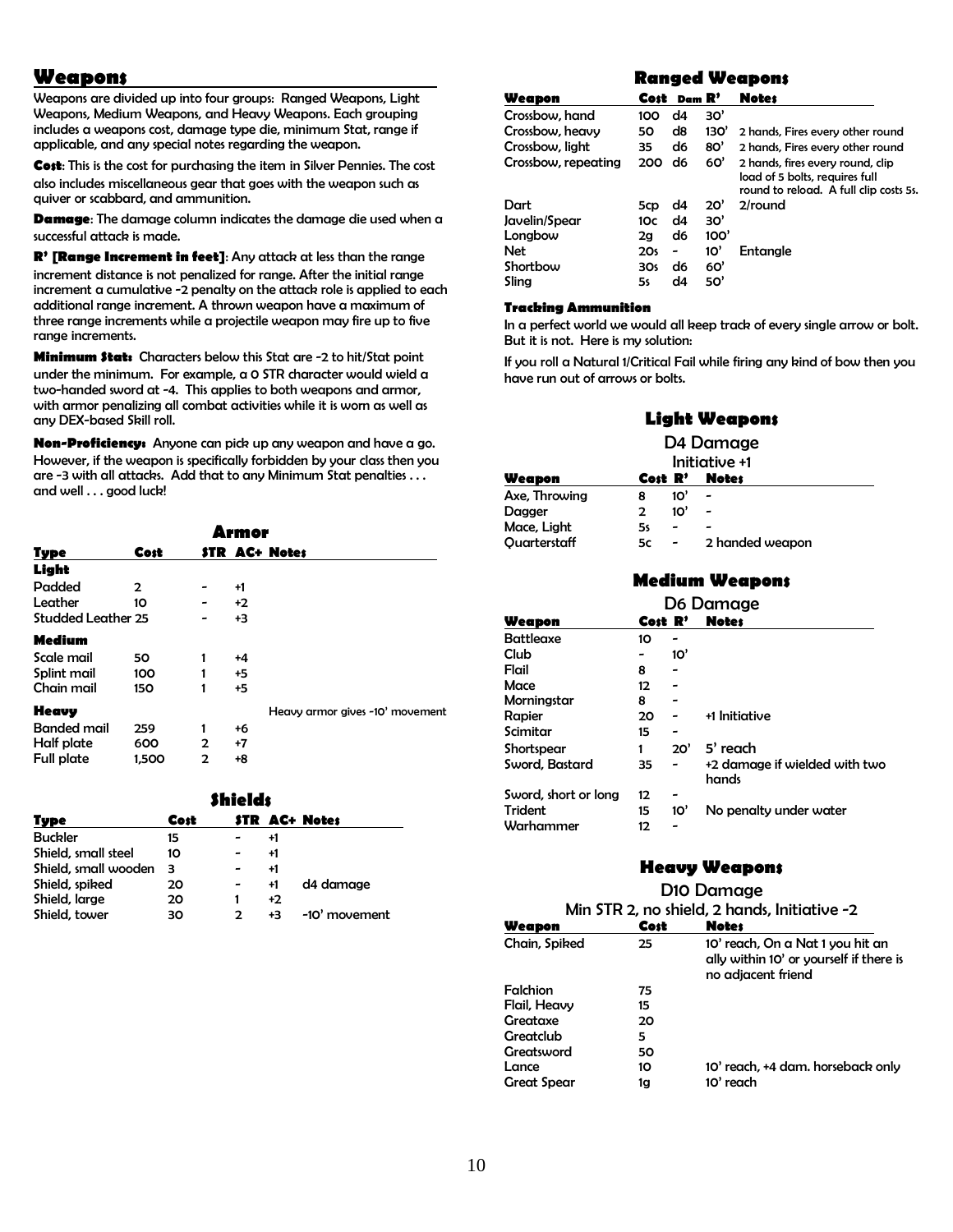## **Languages**

Characters speak their racial language and Common. A character with a Mind of -1 or less will probably speak slowly and not always fully comprehend what he hears. A character can have as many extra languages as their Mind score.

Characters with a Mind of 0+ are assumed to be literate. Those with a Mind of -1 or less cannot read.

## **Levelling Up**

After completing an adventure, a PC will gain somewhere between 1 and 4 Experience Points (ExP). The amount of ExP awarded depend on the length and difficulty of the adventure  $-\alpha$  short side-trek adventure might be worth only 1 or 2 ExP, while an epic story with many parts could actually reward higher ExP multiple times during the course of the adventure.

You must earn [next level  $# \times 2$ ] ExP to advance to the next level. For example, it takes 4 ExP to advance from  $1<sup>st</sup>$  to  $2<sup>nd</sup>$  level, while it takes 12 ExP to advance from  $5^{\text{th}}$  to  $6^{\text{th}}$  level.

Every time you gain a new Level you add:

> Additional Hit Points

| $\circ$ | Fiahter                   | $d8 + STR$ |
|---------|---------------------------|------------|
| $\cap$  | <b>Cleric &amp; Thief</b> | $d6 + STR$ |
| $\circ$ | Magic User                | $d4 + STR$ |

|   | www.com                          | . . |
|---|----------------------------------|-----|
| ⋗ | Bonus to Combat and Class Checks |     |

o +1 to other Checks every even level (Lvls 2, 4, 6, etc.)

- +2 Spell Points [Clerics & Magic Users]
- $\triangleright$  If the new level evenly divides by 3 (LvIs 3, 6, 9, etc.) add +1 point to the Stat of your choice

## **A Note About Alignment**

Characters in  $D[M]^{20}$  are the Good Guys. While this can vary from being the "Loveable Rogue With A Heart Of Gold" to the "Gentle Giant" to the "Captain America Knock-Off" and every point in between, your PC is working for the greater good and not a sociopathic murder hobo.

### **No exceptions.**

Also, if you show up with a PC who dresses all in black and never speaks and hates everyone because orcs killed his family and slaughtered his village when he was but a wee nipper  $\dots$  you will be mocked.

## **Checks and Tasks**

Whenever there is any question on whether or not a character can do something they must roll a D20, adding any bonuses that might be relevant to the task at hand, and try to match or beat a Target Number. These are CHECKS and TASKS.

Each class has a Check Bonus; a bonus for any specific Check that is a forte of that specific class. For example, the toughness of a Fighter gives them a Check Bonus versus the effects of poison, a Thief excels in doing such things as climbing walls or picking pockets, a Cleric enjoys a bonus while talking to a congregation of worshippers, and a Magic User would have a natural resistance against the effects of many magical spells.

### **Target Number**

Call it the Target Number or Difficulty Class or Challenge Rating, this is the number that you must match or exceed on a D20 roll in order to succeed at a Check or Task. A 10 would be an easy, rather mundane Target Number, while anything over 18 would be much more challenging.

### **Checks**

You make a CHECK whenever you are attempting something that happens quickly and is over. You succeed or fail immediately.

#### **Example:**

- $\triangleright$  You have been stung by a giant scorpion! Pass a STR [14] Check to resist the poison!
- $\triangleright$  You must leap the yawing chasm with DEX [15] Check. If you fail you plunge to a miserable death onto the rocks below!
- $\triangleright$  You are being charmed by the song of the Harpy. Pass a MIND [13] or walk blithely into her fatal grasp!

### **Tasks**

Successfully completing a TASK takes time and effort. Opening an old and rusty lock, deciphering an ancient manuscript, or bending the iron bars on a prison cell are all examples of Tasks.

Tasks also require a little simple math. A Task will have a certain number of TASK POINTS, usually 10. If successful, merely make your D20 roll with all of your bonuses and subtract the Target Number. The difference is then subtracted from the Task Points. When there are no more Task Points remaining then the Task has been successfully completed.

Most Tasks must be done under a strict time-line, usually d4 rounds before something bad happens. If the Task has not been completed in that amount of time then whatever is supposed to happen . . . happens.

#### **Examples:**

- $\triangleright$  The Thief frantically picks the lock, trying to get into the locked storeroom before the guards come back. He can hear their footsteps now!
- The Cleric must somehow convince an unruly crowd not to commit some foolish act, such as burning a "witch." It will take a while, they're pretty angry, and getting angrier.
- Feverishly, the Magic User flips through pages in an ancient tome, searching for the spell that might send the demon back into the abyss, and it's pounding on the door!

If you fail a Task roll that round is wasted, but you do not lose your current Task Points. However, if you roll a "Natural 1" then not only has the Task utterly failed, but the worst possible result from failure that *can* happen . . . has happened.

### **Opposed Checks**

You're arm wrestling some beefy mercenary, and the strongest wins the gold. Make your Check and compare it to the Check rolled by your opponent. High roll wins. Easy.

### **Critical Successes and Failures**

**A Natural 20 always succeeds**, accomplishing whatever is required with panache, style, and aplomb.

**A Natural 1 always fails**, regardless of DC. Narrate the depths of your own failure and get an Awesome Point.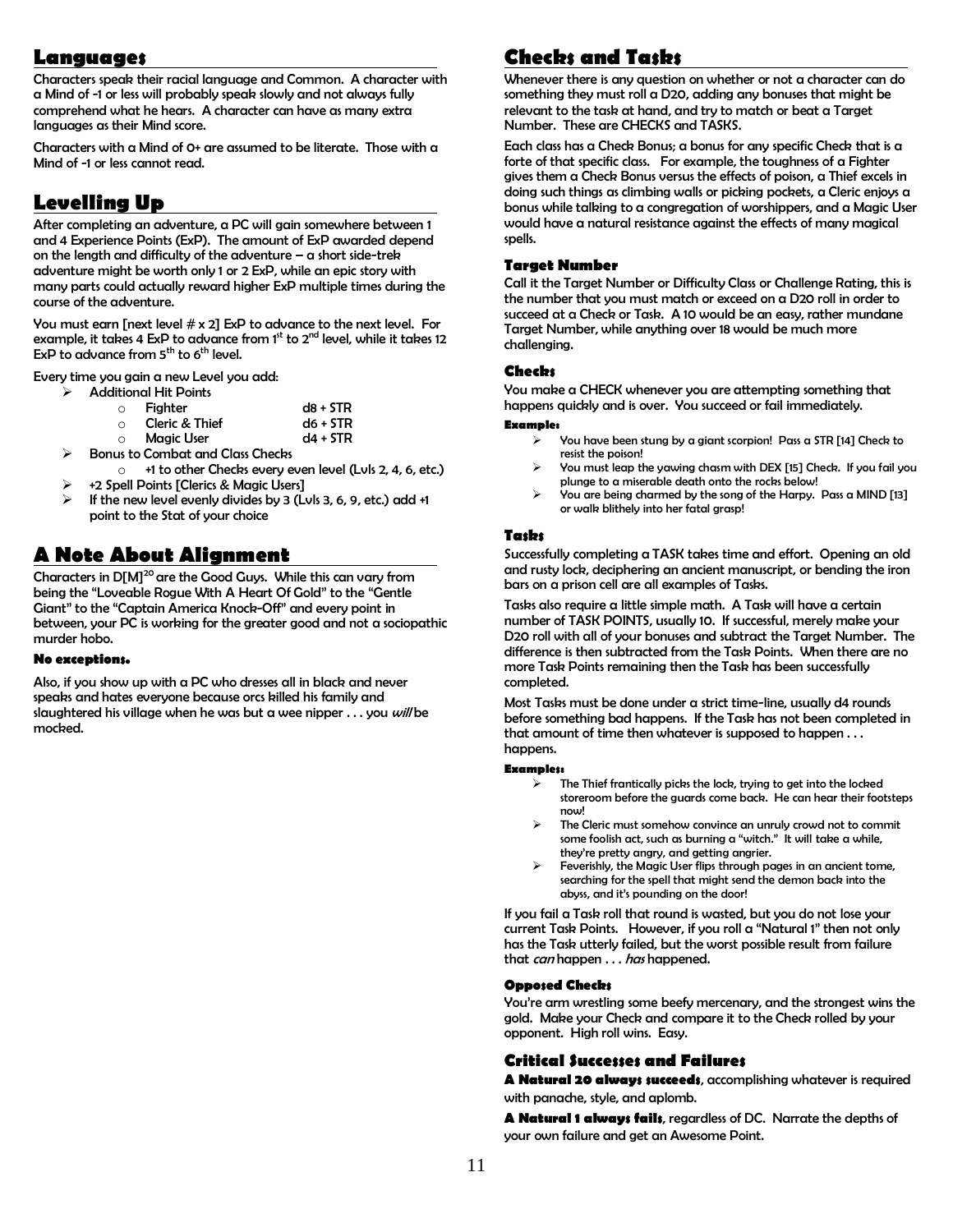## **Bloody Combat**

Combat rounds are roughly 5 seconds in duration. During the course of a combat round you can take one action: Usually move up to your full amount, cast a spell, or attack. You can move up to 50% of your Move and still take an action.

- **Combat Scores** 
	- Armor Class (AC) =  $10 + DEX + Armor Bonus$ <br>
	Alelee Attack =  $STR + Combot$  Bonus Melee Attack = STR + Combat Bonus
	-
- DEX + Combat Bonus
- **Initiative: Speed it up! Keep things moving!**

At the beginning of every combat round roll a d20+DEX. High roll goes first, then on down. Move quickly! Re-roll Initiative next round, and so on.

### **Attacking**

Combat is a common part of most fantasy rpgs.

- **Roll d20 + Combat Bonus**  $\triangleright$  If the total roll is equal or greater than the AC of the target your attack succeeds
- Roll weapon damage + damage bonus and subtract from HP

#### **Surprise**

When a combat starts and you are not aware of your opponents and they are aware of you, then you are surprised – and vice versa. Determining awareness may call for "Listen" Skill checks, "Spot Hidden" Skill checks, or other checks. If some but not all of the combatants are aware of their opponents, a surprise round happens before regular rounds begin. Any combatants aware of the opponents can act in the surprise round, so they roll for initiative, while those surprised stare on, slack jawed.

#### **Multiple Attacks**

If a character's total Combat Bonus is +6 or more a second attack can be made that round at a -5 penalty. If a character's total Combat Bonus is +11 or more a third attack can be made that round at a -10 penalty.

Examples:

- $\triangleright$  If the total bonus is +6; two attacks can be made with Combat Bonuses of +6/+1
- If the total bonus is +12, three attacks can be made with Combat Bonuses of +12/+7/+2.

#### **Cover and Concealment**

Nobody really wants to be hit by an arrow, and making yourself more difficult to hit is often a very wise option. A target in a small amount of cover is -3 to hit, while a target with a lot of cover or concealed by a magical fog is -6 to hit. A target that is completely concealed by darkness, invisibility is -10 to be hit.

### **Critical Hits & Misses**

**Critical Hit: A Natural 20 always hits,** and lets you select one of the following options:

- **Bloody Slash/Crushing Blow/Precision Strike:** Maximum possible damage + an additional d12.
- **Carnage:** You may make another attack immediately following this one. It can be against the same or a different opponent.
- **Knockdown:** You can knock down any opponent that is less than or roughly equal to your size, and they are thrown back several paces (not good if near a cliff edge!). If attacked whilst regaining their feet, they will be -3 on their next action.
- **Rabble Slayer:** If fighting opponents of 1 HD or less, the damage result becomes the number of opponents taken out of the fight. They aren't necessarily dead, but they are certainly not coming back any time soon.

**Critical Miss: A Natural 1 always misses,** regardless of AC. The PC can choose to use an Awesome Pont to re-roll, or she can choose to let the GM gets to narrate something spectacularly awful about what happened to the PC. The character is awarded an Awesome Point to make up for the high level of Suck they just went through.

### **Combat Actions and Options**

**2-Weapon Fighting:** Fighters can wield 2 light weapons and attack with both in a single round if they take a -2 penalty on both attack rolls.

Aid Another: You may sacrifice your attack to help an adjacent ally. Make an attack roll against AC 10. If successful, the ally gains either  $\alpha$  +2 bonus on his next attack roll against that opponent or a +2 bonus to AC against that opponent's next attack (aiding character's choice), as long as that attack comes before the beginning of the aiding character's next turn. Multiple adjacent characters can aid the same ally.

**Break Away From Melee:** You may safely break away from melee combat if you make a DEX Check [DC18]. If you miss the save all adjacent opponents get a free attack on you. You cannot break away in the same melee round you attack.

**Cleave:** When a Fighters kills an opponent with a single melee attack, he may choose to make another melee attack against an adjacent creature.

**Charge:** You race towards your enemy in a straight line for at least a full Movement (up to double). You get +2 to hit and +d6 damage, but are -2 to your AC, as well as no shield or DEX AC bonusses, for the duration of the round. **Disarm:** Make a successful melee attack against an armed opponent, but rather than do damage make a DEX v DEX opposed roll. If you succeed you send his weapon flying d10' away.

**Go Defensive:** Forfeit your attack for to add +4 to your AC. Interpret this in the story as either dodging or parrying.

**Go Offensive:** Disregarding personal safety you attack wildly, you are +4 to hit and +2 to damage, but are -4 to AC as well as losing all shield & DEX bonuses. **Grapple:** Roll normal to hit, then an opposed STR v STR roll. If the attacker wins the defender is pinned. Next round the attacker can squeeze the other for d4 damage. The defender can attempt to escape with another STR v STR roll. Hold: You stay put, waiting for the right time to act - which you can do at any time. Do not roll Initiative again until the round after you've acted. If you choose to act at the same time as someone else's standard Initiative you must still beat them on a DEX vs. DEX roll.

Rear Attack: Attacks from the rear are made at +2 and the target gets neither their DEX nor shield AC bonus. However, thieves enjoy a +4 attack bonus from a rear attack. The target must be unaware of the attacker. **Sacrifice Shield:** A character may choose to use their action to have their shield completely absorb all the damage from any single physical attack (including a monster's claws or teeth but not breath weapons or a magic spell). A non-magical shield shatters when it does so. Magical shields lose a single "+" every time this action is taken.

**Touch Attack:** Neither armor nor shields protect against touch attacks – but DEX and any magic bonuses still add to AC.

## **Damage, Healing, and Dying**

A lot of damage caused in combat is from bruises, scrapes, and fatigue. If a character can sit and rest for an uninterrupted full hour after a combat, eat something and drink their fill, d3 HP will return to the wounded character. This can be raised to d6 if a healer can get to the character in that hour [DC 12]. A healer character can help out as many characters as he has MIND in an hour, including herself.

However, if the character is knocked down to 0 HP or less they must roll a d6 Bleeding Out die; that is how many rounds they have left before they expire, unless someone can get to them and make a successful Heal check, cast a Cure Wounds spell or administer a Healing Potion. A successful Heal check brings the poor PC up to 1 HP but still out of the picture. They will remain totally incapacitated for d100 minutes, after which point they can move around, albeit slowly and painfully. Spells and potions are applied directly to the HP of the character, and they can act immediately on their next action.

If you are knocked down to -20 HP or more HP in a single shot then you're paste. They're taking you home in a small sack after they scrape you up with a shovel.

Characters heal STR+1 HP/day during an adventure, and heal up completely between adventures.

### **I go now to the halls of my Fathers . . .**

Make your death AWESOME! Make that final, heart-rending speech that chokes everyone up . . . shake your fist at the impassive sky in a final act of defiance . . . cradle your battered head in the loving arms of a weeping comrade . . . **but do NOT go out like a punk!** Don't argue, pout, whine, or throw dice. Character Death has always been a part of role playing games, and the risk of [fictional] death is what makes things exciting.

Now, if you die in the middle of an adventure then I do think that it is the job of the GM to figure out what to do [because sitting and watching everyone else continue to play is the WORST], whether it is to play an NPC, find your new PC on the side of the side of the road or tied up as a prisoner, or whatever. Don't despair!!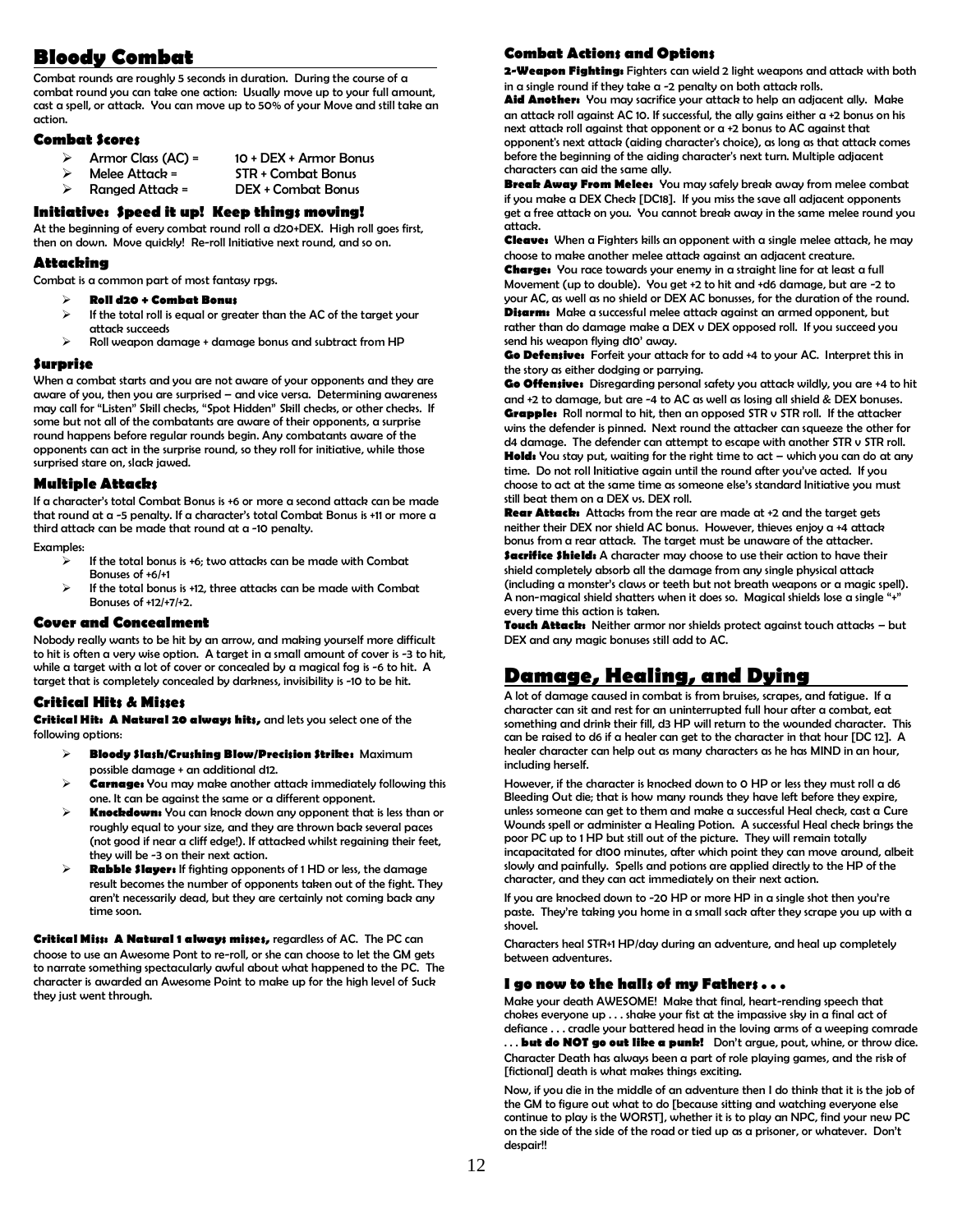## **In the Dungeon!**

### **Actions and Movement**

You can generally make one action in a round: Attack, cast a spell, make a Skill Check, or make a full move. You can move up to half your Movement and make an action, and you can sprint for twice Movement and be -2 AC.

#### **Encumbrance**

This GM has no interest in making this a paperwork game. A character can carry what they need within reason. A physically strong character can carry more than a weak character, and a sturdy Dwarf can carry much more than a Hobbit of similar size. Use common sense. You cannot drag out the dragon's horde without some kind of help, and you might just have to leave that 400 pound jade statue behind . . .

### **A Light in the Darkness!**

- Torches and candles burn for about an hour.
- Lanterns burn for 6 hours on a single flask of oil.

Torches, oil, and lanterns are precious. Running out of light in the dungeon is a very bad thing. Keep track of your light source; because once you're out . . . you're out. All sight-based actions are at -10 when in complete darkness.

### **Falling**

A falling character takes d6 damage/10', to a max. of 20d6.

DEX Check for 1/2 damage.  $\triangleright$  Spikes do an additional +1 damage/10' fallen.

### **Extreme Weather**

Extreme heat or cold causes d6 damage/hour in the environment without the proper gear.

- STR Check for ½ damage.
- $\triangleright$  More extreme environments might require more frequent **Checks**

### **Swimming and Drowning**

Characters can swim using either their STR or DEX Checks, whichever gives them the greatest advantage.

- Only have the character make a Swim Check in extreme circumstances.
- Medium or Heavy Armor makes Swimming suck.
- You can hold your breath for STR in rounds. This assumes you're not relaxing and floating in a calm environment, but fighting for your life in the middle of a terrible storm, or while being threatened by the Kraken.
- $\triangleright$  A failed Check means you are drowning! Make another Swimming check to fight your way to the surface. If this fails: The first round you're unconscious, the second round you are dying and must roll a d6 for the number of rounds you have left before you expire into the inky depths!

#### **Traps**

Traps usually have a single Challenge Rating [CR] which is the number to exceed to detect [MIND check], avoid [DEX Check], resist [STR Check] and remove [DEX Check]. In the cases of detecting, avoiding, and removing a Thief's Check Bonus applies.

For example, a common covered pit trap requires someone stepping on it to make a MIND [12] to detect it or a DEX [12] to avoid. If the Check is failed the effect is to fall into the pit for damage for d6 for a 10' fall, with the lid perhaps sealing the poor sap inside. A Thief can remove or render it safe with a DEX [12] Check. Different traps will have higher or lower Challenge Ratings depending on the trap and how deadly it is.

A sophisticated poisoned pin trap in a chest is undetectable without active checking [MIND (15)], hard to avoid [DEX (15)], deadly [STR (15) or take 4d6 poison damage], and difficult to remove.

## **Awesome Points**

You could argue that Awesome Points are how Indiana Jones escaped all of his hair-raising cliffhangers in the nick of time or how Samwise Gamgee critically wounded a gigantic, immortal demonic spider with little more than a magic hairpin.

An Awesome Point is a form of gaming currency that can be used to change the adventure in your favor ~ to be Awesome! They allow you to modify the game's reality to give your character an advantage or save himself in an otherwise sure-death situation.

A character begins each session's play with 1 Awesome Point, but you can earn additional Awesome Points during play by continuing to be Awesome and doing Awesome Things. For example:

- Awesome feats of derring-do that make everyone cheer at the table.
- Survive an epic battle where you showed Awesome bravery, skill, or wit.
- When you narrate your own Critical Failure.
- In-game bribes from the DM to put you directly into deadly peril or to make you do things unwise or dangerous things to make the game progress.

If you do not spend all of your Awesome Points during the current session they are not carried over to the next session.

#### **Using Awesome Points**

Awesome Points allow you to roll a D12 and either add or subtract it to any roll, depending on the desired result.

- Add it to a failed d20 roll.
	- o Cannot be used on a Critical Failure. Rather you should narrate a Critical Failure to your own detriment to get another Awesome Point.
- Add it to a damage roll.
- Subtract it from a damage roll done directly to your HP.
- You can spend as many Awesome Points as you want in a round. You just won't have one less for a future crisis . . . your call!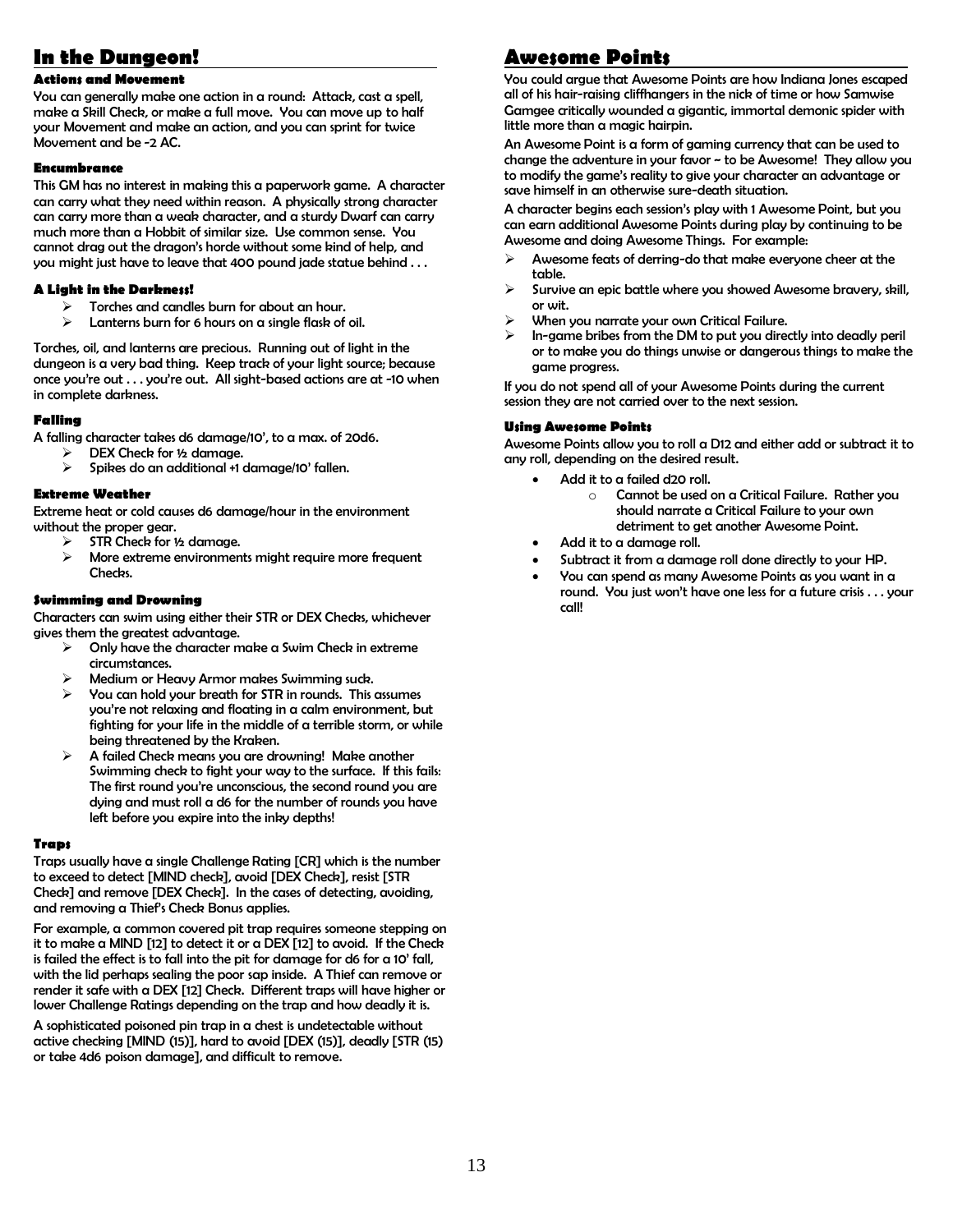## **Multi-Classing**

There is no multi-classing. Deal.

## **The Social Contract of D(M)<sup>20</sup>**

Anyone sitting down to play D(M)<sup>20</sup> must understand a few basic concepts.

1. **Everyone is at the table to have fun.** Everyone. It is YOUR responsibility [and this includes the DM] to make sure that the other people around the table are all having as much fun as you. Make it your goal to make everyone look Awesome.

Your fun = my fun = our fun.

- 2. **The PCs are the heroes of this story,** so the mechanics of the game are heavily weighted in their favor. For example, neither monsters nor NPCs get Awesome Points. This means the DM will be rolling all dice in front of the players, and will never "fudge" the roll in their or anyone else's favor. The dice fall where they will, and sometimes that can hurt. Suck it up, Buttercup.
- 3. **The PCs are the HEROES.** The Good Guys. The White Hats. Their story is one of personal sacrifice for a greater good that the bards will sing of for years to come. No PC will ever be evil or act in an evil manner in  $D[M]^{20}$ . I am unwavering in this.
- 4. **Characters do not attack other characters.** Player versus player (PvP) situations are strictly forbidden, as is bullying, intimidating, and general jerk-face behavior. Period. No discussion.
- 5. **Try not to "metagame."** For example, your character should not act on your own knowledge as a modern person, you try not to talk about "the rules" from your character's perspective during play, nor should you offer advice to another player when their character is out of ear-shot of your character.
- 6. **There will be blood!** There are fights and killing and other forms of violence in this game. However, neither the players nor the DM will wallow in explicit depictions of death, pain, and torment. We'll keep the gore down to a roughly PG level. Think "Lord of the Rings" or "Star Wars" level violence at most.
- 7. **It's not all about combat.** The game is as much about story-telling and role playing as it is about combat. Sure, you are going to fight things, but remember that combat may not be the smartest way to handle a situation. Think before you rush into a fight, and killing monsters and taking their stuff is not how you earn ExP in D[M]<sup>20</sup> anyway.

And never, ever underestimate the wisdom and power of ... running away!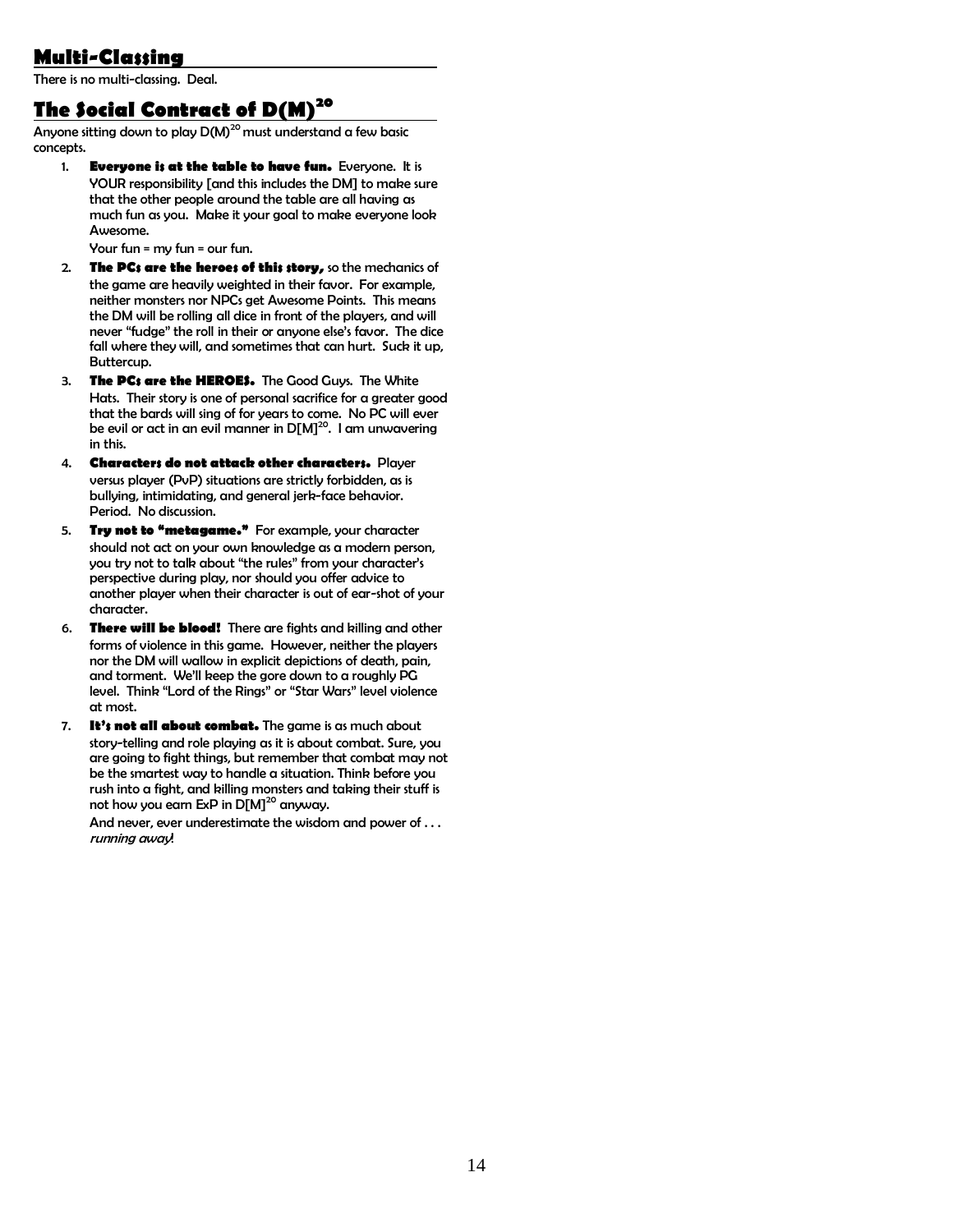## **Magic User Spells**

Spellcasters may cast spells equal or below 1/2 their class level, rounded up. For example:  $5^{\text{th}}$  level casters can cast up to  $3^{\text{rd}}$  level spells, while you have to be 17 $^{\text{th}}$ level to cast 9<sup>th</sup> level spells.

Magic Users can cast any  $1^{st}$  Level spell on the list. However, any spells beyond  $1^{st}$ level must be purchased and learned, provided the spell is of the appropriate level. Once they have bought a spell it is a permanent part of their spell list.

New spells are NOT cheap or easy to come by! First you need to find another Magic User willing part with the spell, and the cost of spell is 50 gold [NOT silver!] / level at least. Spells can also be learned from scrolls and found spellbooks.

New spells take 3 days/level of uninterrupted study to learn.

### **Spellcasting**

 $D(M)^{20}$  spells do not require material components, however all spells require an esoteric object as a focus as well as some kind of hand gestures and speech. If a spellcaster is bound or somehow rendered mute they cannot cast spells. There is no roll to cast a spell ~ Spell Points need only be expended for a spell to work.

### **Esoteric Object**

All Magic Users use some kind of focus to cast spells, whether it be a staff, wand, ring, or what have you. Use your imagination! The esoteric object is required to cast any spell. If this object is lost or destroyed the spellcaster must fabricate another object. This takes a full month of solid work in a fully outfitted laboratory during which time she cannot obviously cast any spells. Materials used to fabricate and enchant the object cost 50s/level of the Magic User.

### **Spell Points (SP)**

All Spellcasters have a pool of Spell Points to power their spells. In the case of magic users these SP represent their mana, ki, or what have you. A first level the Magic User begins with 3 SP, adding +2 SP every level thereafter. That is a  $2^{nd}$  level cleric has 5 SP, a 3 $^{rd}$  level cleric has 7 SP, etc.

A magic user can also add their STR stat to their SP total to represent the amount of physical strain that spellcasting causes.

### **Spell Point Cost: Level of Spell**

### **Magic Bonus: Level + MIND**

### **Spell DC: 10 + Magic Bonus + Level of Spell**

9. The resultant DC is what the opponent must beat to defend against the spell or else suffer the spells effects.

Magic Saving Throws are STR, DEX, or MIND Checks, depending on the spell. This is only used when a caster is targeting an opponent and not when targeting themselves or a willing target. Once you know which creatures (or objects or areas) are affected, and whether those creatures have made successful saving throws (if any were allowed), you can apply whatever results a spell entails.

### **Spell Fatigue**

While a Magic User can cast any spell on her list, it can be very fatiguing. Should the cleric cast the same spell in a 24 hour period, then that spell costs double the amount of SP than normal.

#### **SP Recovery**

Spell Points are recovered in full at either noon or midnight. The player must make this choice upon character generation.

### **Spellcasting in Combat**

A spellcaster can walk up to half their movement and still cast a spell. However, she cannot cast spells if actually engaged in combat [adjacent to an active enemy] and must make a Concentration Check [MIND (18)] against their Magic Bonus in order to maintain any spells that require concentration in the event she unwisely ends up in melee combat. Also, if she takes damage she must make another Concentration Check [MIND (18) + damage taken] as above or any spell will cease to function.

### **Magic Resistance**

Some opponents can resist a spell attack before they even need to make a save. In this instance the spellcaster must roll a d20+Magic Bonus roll versus the MR of the monster. It works exactly like any physical attack roll versus AC.

If the spell attack is unsuccessful the target is completely immune to that specific spell, and even if the spell attack is successful it may still get a normal saving throw, depending on the spell.

If the spell attack is unsuccessful the target is completely immune to that specific spell, and even if the spell attack is successful it may still get a normal saving throw, depending on the spell.

## **1 st Level Magic User Spells**

#### **Charm Person**

#### R [100'], Duration [1 hour/level], MIND Check negates

A single humanoid creature becomes your best friend. They will generally do anything they can for you, provided it is not too much against their nature. For example, if you order a charmed good cleric to torch a village he will get another save check at +5. Ordering the creature to commit suicide immediately results in the charm being broken.

#### **Dancing Lights**

R [100'], Duration [1 minute/level]

D6 lantern-like lights, or a single glowing roughly humanoid shape, appear within the range of the spell. The caster can order them to move about like a party carrying torches or lantern for the duration of the spell, which does not require continued concentration.

#### **Detect Magic**

R [50'], Duration [Concentration, up to 1 minute/level]

The spell determines if an enchantment has been laid on a person, place, or thing. It only detects the presence of magic, not what the magic does nor its power level.

#### **Enlargement**

R [Touch], Duration [1 minute/level of caster] The spell doubles size of a single non-living object, and a living thing by 50%. It increases STR +2 & decreases DEX-2 for the duration of the spell.

#### **Hold Portal**

R [Touch], Duration [1 minute/level] This spell temporarily locks a door, gate, chest or the like.

#### **Light**

R [Touch], Duration [10 minutes/level] This spell to casts light on a single object that shines at about the intensity of a torch.

#### **Magic Missile**

Range [1 50'], no save

Shoot out a bolt of deadly energy at a single target. The missile does d6 damage, and automatically hits with no. The caster can fire another missile every other level, to maximum of 5 dice. The missiles can be spread among any number of targets within range of the spell.

#### **Protection from Evil**

R [Self], Duration [1 minute/level] This spell surrounds the caster with a magic circle [about 1' around] that not only acts as +1 armor from evil entities [including saves], and keeps enchanted monsters such as demons, devils, and elementals from touching her at all.

### **Read Languages**

R [Self], Duration [10 minutes/level]

Allows the caster to read any languages, however alien, for the duration of the spell.

#### **Read Magic**

R [Self], Duration [10 minutes/level]

The caster can read the magical writings on a scroll, in a spellbook, or on an enchanted item. Once the spell or inscription has been successfully read it can be read at any time.

#### **Shield**

R [Self or touch], Duration [1 minute/level] By means of this spell the user imposes a moving magical barrier between himself and his enemies. It provides +4 AC to all attacks as well as complete protection against Magic Missile spell.

#### **Sleep**

Range [100'], Duration [1 minute/level], no save

This spell puts up to 4 HD of creatures, or any combination thereof, to sleep for the duration of the spell. Any creature of 5 HD or over is immune to the spell, as are all undead.

#### **Floating Disc**

R [25' away from caster], Duration [1 hour/level]

The spell conjures a shining disk-shape object that hover between 1' and 5' off the ground, depending on the desires of the caster. It can hold 100 pounds/level. When the spell ends anything the disk was holding crashes to the ground.

#### **Ventriloquism**

R [30'], Duration [1 minute/level], MIND Check to disbelieve The caster magically sends his voice to make it seem as if it were coming from someplace [or something] else.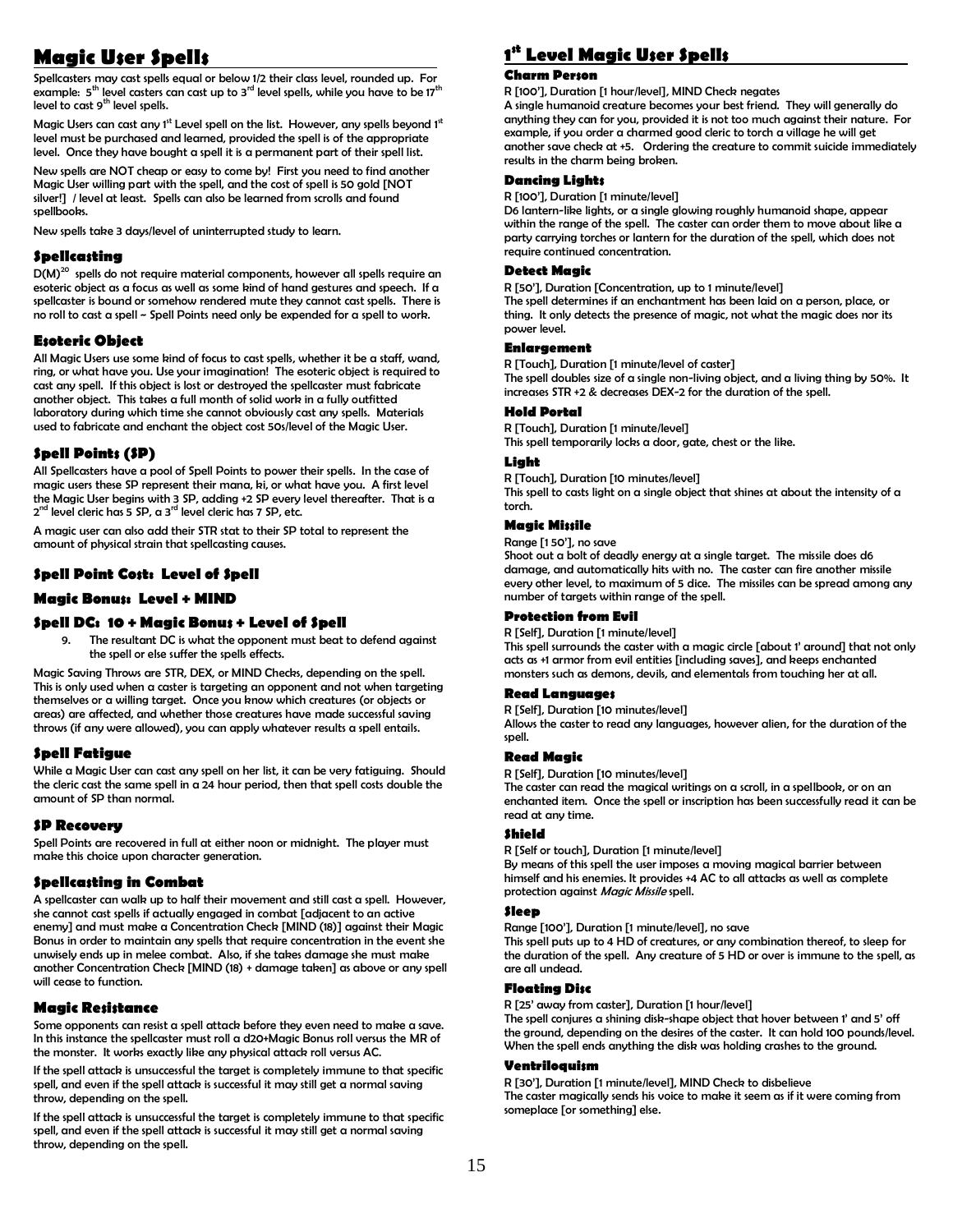#### **2 nd Level Magic User Spells**

### **Audible Glamour**

R [100'], Duration [1 minute +1/level], Save Check [MIND to disbelieve] By means of this spell the magic-user is able to create an auditory hallucination. The higher the level of the caster the louder sound they can make.

#### **Continual Light**

R [object touched], Duration [permanent]

The caster casts a permanent, bright light on an object such as a wand or coin. It cannot be cast on a living thing. The object will shed light until either dispelled by the caster or a Dispel Magic spell.

#### **Darkness**

R [100'], Duration [10 minutes]

The caster summons pitch darkness in a 25' radius in which even a Dwarf's Deep Vision is useless. It can be countered by Dispel Magic or a Light spell.

### **Detect Evil**

R [50'], Duration [1 minute/level]

The caster can detect supernatural evil [demons, devils, undead, evil clerics] or evil enchanted objects within range of the spell. It does not detect evil on mortal beings, unless they are in some way under the control of a supernatural entity or they are some kind of unholy person.

#### **Detect Invisible**

R [10' + 10'/level], Duration [1 minute/level]

The caster can see invisible objects and creatures within range of the spell.

#### **ESP**

R [50'], Duration [10 minutes/level, Save [none]

The caster can detect the surface thoughts of any living creature within range. The spell cannot penetrate more than 2' of stone or even a thin layer of lead. Does not work on undead.

#### **Invisibility**

R [Self or touch], Duration [1 hour/level or until spell is broken] The caster can turn himself, a companion, or a human-ish sized object invisible for the duration of the spell. If a person is invisible and attacks then the spell is broken.

#### **Knock**

R [50']

The spell opens locked gates, doors, chests, etc., including those that have been magically locked.

#### **Levitate**

R [Self], Duration [1 round + 1/level] The spell lifts the caster straight up or down at the rate of 50'/round.

#### **Locate Object**

R [50' +10'/lvl], Duration [1 minute +1/level] The spell detects the distance and direction of a known abject.

#### **Magic Mouth**

Range [Touch], Duration [permanent]

The caster enchants for an illusionary mouth to appear on an object or small area and speak a limited message [25 words or less] when certain conditions apply, such as the item being picked up or someone passing with 10'.

### **Mirror Image**

R [Self], Duration [1 minute/level] The spell caster creates d4 exact duplicate images of herself within 5'. Any attack on an image dispels it but does not affect the others.

#### **Phantasmal Forces**

R [100'], Duration [Concentration or until touched], Save Check [MIND to disbelieve]

The spell caster creates a vivid visual illusion that is limited only by his imagination. The illusion makes no sound, but can act terrifying and threatening. If the illusion is believed it can make a single attack at d8 for real damage, at which point it disappears.

#### **Pyrotechnics**

R [200'], Duration [10 minutes]

The spell causes a fire of some kind, be it a torch, lantern or campfire, to create a wild conflagration of smoke and sparks in a roughly 20' radius area.

### **Ray of Enfeeblement**

R [30'], Duration [1 round/level], Save Check [MIND] A thin beam of light flies from the spellcasters hand and hits the heart of her victim. If he fails his save all of his STR based attacks subtract d4 from all d20 rolls as well as rolled damage for the duration of the spell [roll every time a STR based dice is rolled].

### **Strength**

R [Self or touch], Duration [1 hour]

The spell increases the STR score by 4 for the duration of the spell.

#### **Web**

Range [10'], Duration [1 hour/level], Save Check [DEX] This spell creates a mass of sticky strands in a 10'x10' area, and anyone not making the Save Check is bound to the spot. The webs are very difficult to get out of without the aid of fire. Escape from the gooey mess must be done with either raw strength [STR Check, 15 TASK]. A flaming sword will cut out a victim in a single round.

#### **Wizard Lock**

Range [10'], Duration [Permanent]

This spell is similar to "Hold Portal" but lasts indefinitely. It can be opened by a knock spell without breaking the wizard spell. A wizard lock can be passed through without a spell by any magic-user.